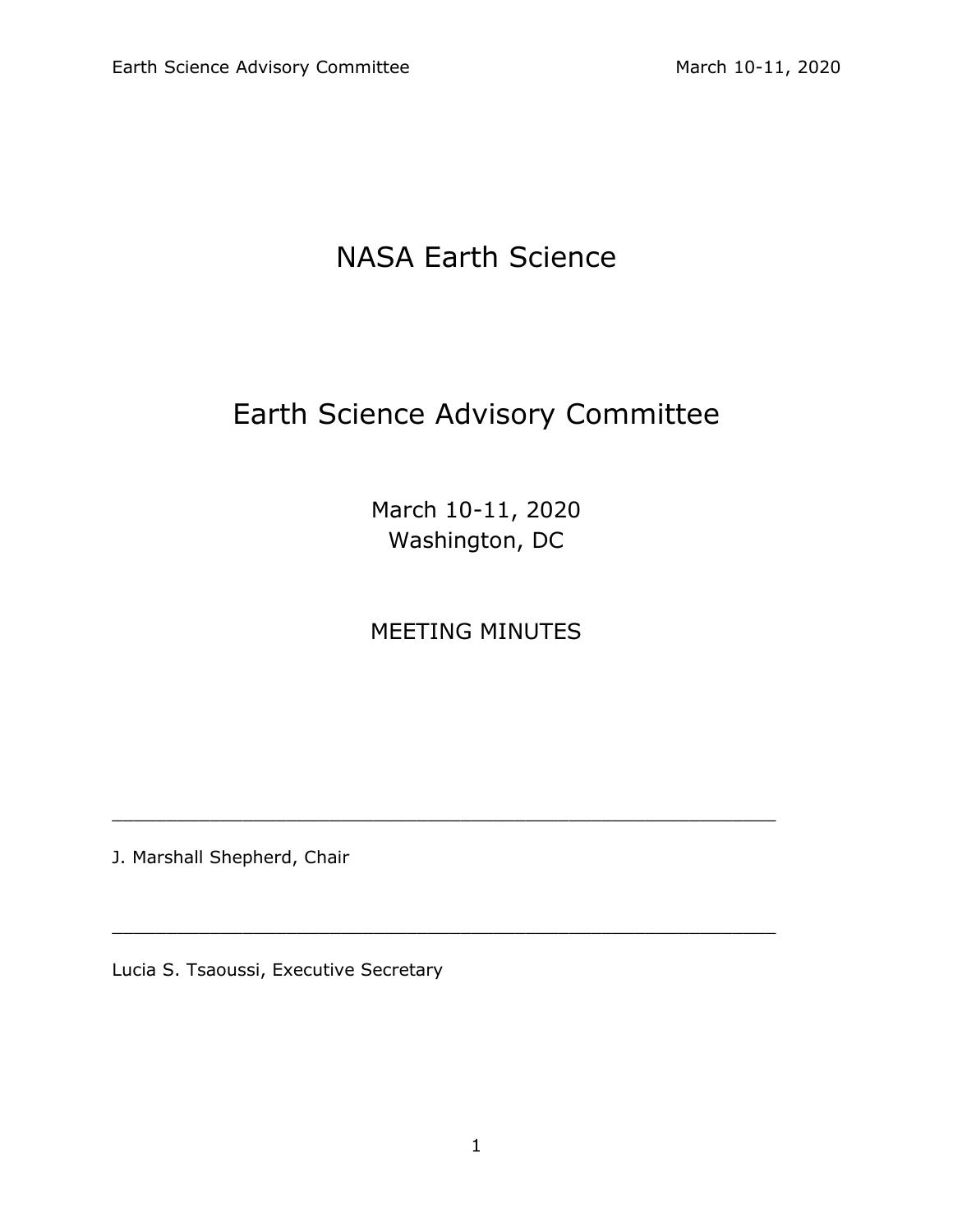# *Table of Contents*

| Call to Order, Opening Remarks                  | 3  |
|-------------------------------------------------|----|
| <b>Meeting Charge</b>                           | 3  |
| <b>Earth Science Division Update</b>            | 3  |
| Decadal Survey Implementation Strategy          | 4  |
| <b>Discussion</b>                               | 6  |
| <b>Designated Observable Studies</b>            | 6  |
| <b>Earth Venture Missions</b>                   | 9  |
| <b>Earth Venture Continuity 1</b>               | 11 |
| <b>Decadal Survey Incubation Studies</b>        | 11 |
| GeoCarb                                         | 12 |
| <b>Discussion</b>                               | 12 |
| <b>Commercial Data Buy</b>                      | 13 |
| Machine Learning- Artificial Intelligence       | 15 |
| <b>Research and Applications Cross-Benefits</b> | 16 |
| Cross-Benefits - Air Quality                    | 18 |
| Cross-Benefits - Disasters                      | 19 |
| Cross-Benefits - Conservation                   | 19 |
| <b>Discussion</b>                               | 20 |
| <b>Findings and Recommendations</b>             | 20 |
| <b>Closing Remarks</b>                          | 22 |

*Appendix A- Attendees Appendix B-Membership roster Appendix C-Agenda*

> *Prepared by Elizabeth Sheley Electrosoft*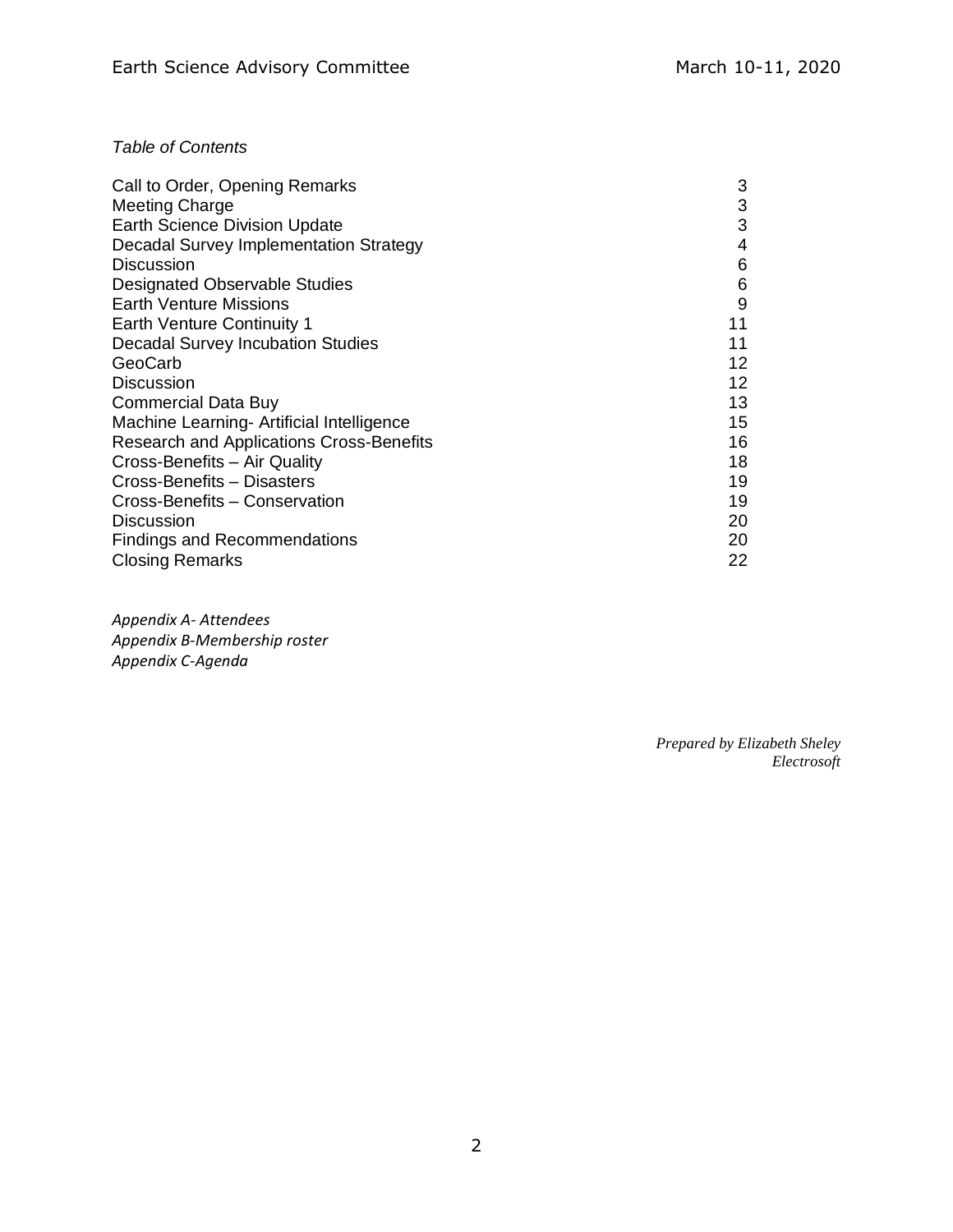# Wednesday, March 10, 2020

# Call to Order, Opening Remarks

Dr. Lucia Tsaoussi, Executive Secretary, of NASA's Earth Science Advisory Committee (ESAC), opened the meeting. Members were participating both in person and by phone. Dr. Tsaoussi took roll, then explained that this was a Federal Advisory Committee Act (FACA) meeting. As such, only Committee members were allowed to speak, aside from a public comment session. The first presentation was the annual ethics briefing required of members. This was not part of the public meeting.

# Meeting Charge

After the briefing, Dr. J. Marshall Shepherd, ESAC Chair, re-opened the meeting by stating that it would be good to get a sense of where NASA's Earth Science Division (ESD) is going, especially with the new Decadal Survey (DS). Dr. Thomas Herring, ESAC Vice Chair, agreed, and noted that ESAC would present to the NASA Advisory Council (NAC), which was to meet soon.

## Earth Science Division Update

Ms. Sandra Cauffman, Acting Director for ESD, welcomed ESAC. Dr. Michael Freilich retired as ESD Director about a year ago. The announcement for the position went out in November and closed in February. NASA was still in the selection process, but should have a permanent director soon.

Moving into the future, data systems are growing in importance and funding, especially with some of the upcoming missions. Ms. Cauffman then provided an organizational chart for ESD and the NASA Science Mission Directorate (SMD). NASA renamed the Sentinel 6A spacecraft the "Sentinel 6 Michael Freilich." The Earth Science Technology Office (ESTO) supports a strong cubesat program; cubesats are capturing amazing data and the program is very productive.

Ms. Cauffman noted ESD's orbital missions and instruments. The Division increasingly thinks in terms of observing missions, not satellites. ESD works closely with partners, including international, internal, and commercial. There are nontraditional partnerships with Google, Microsoft, Conservation International (CI), and Mercy Corps.

The Fiscal Year 2021 (FY21) President's Budget Request (PBR) recommends cancellation of two Earth science missions, Plankton, Aerosol, Cloud and ocean Ecosystem (PACE) and Climate Absolute Radiance and Refractivity Observatory PathFinder (CLARREO-PF). Congress has continued funding of these missions despite their having been cancelled in two previous PBRs. Orbiting Carbon Observatory-3 (OCO-3) went up. There are new Earth science instruments on the International Space Station (ISS). Landsat continues: the Agency hopes to launch Landsat-9 in 2021, and there are continuing studies for the next generation of Landsat, to launch in 2027. ESD will soon provide recommendations to the SMD Associate Administrator, Dr. Thomas Zurbuchen, and will proceed to the mission concept phase, Phase A, in the first quarter of FY21.

For NASA overall, FY21 is a strong year. Ms. Cauffman noted the Artemis campaign, along with lunar and Mars work. The FY21 PBR funds the first Earth science Designated Observables (DO) mission, as well. Ms. Cauffman showed SMD PBRs versus enacted budgets from 2013 to 2020. For ESD, the FY20 appropriation is \$1.972 billion, which partly addresses the 2017 DS recommendations. However, there is no funding to begin the Earth Science Explorers. This recommended program cannot start until 2023 at the earliest due to the funding profile. The FY20 PBR also selected the Geosynchronous Littoral Imaging and Monitoring Radiometer (GLIMR) instrument for the Earth Venture Instrument (EVI) program. Ms. Cauffman showed the PBR history for ESD from FY12-25.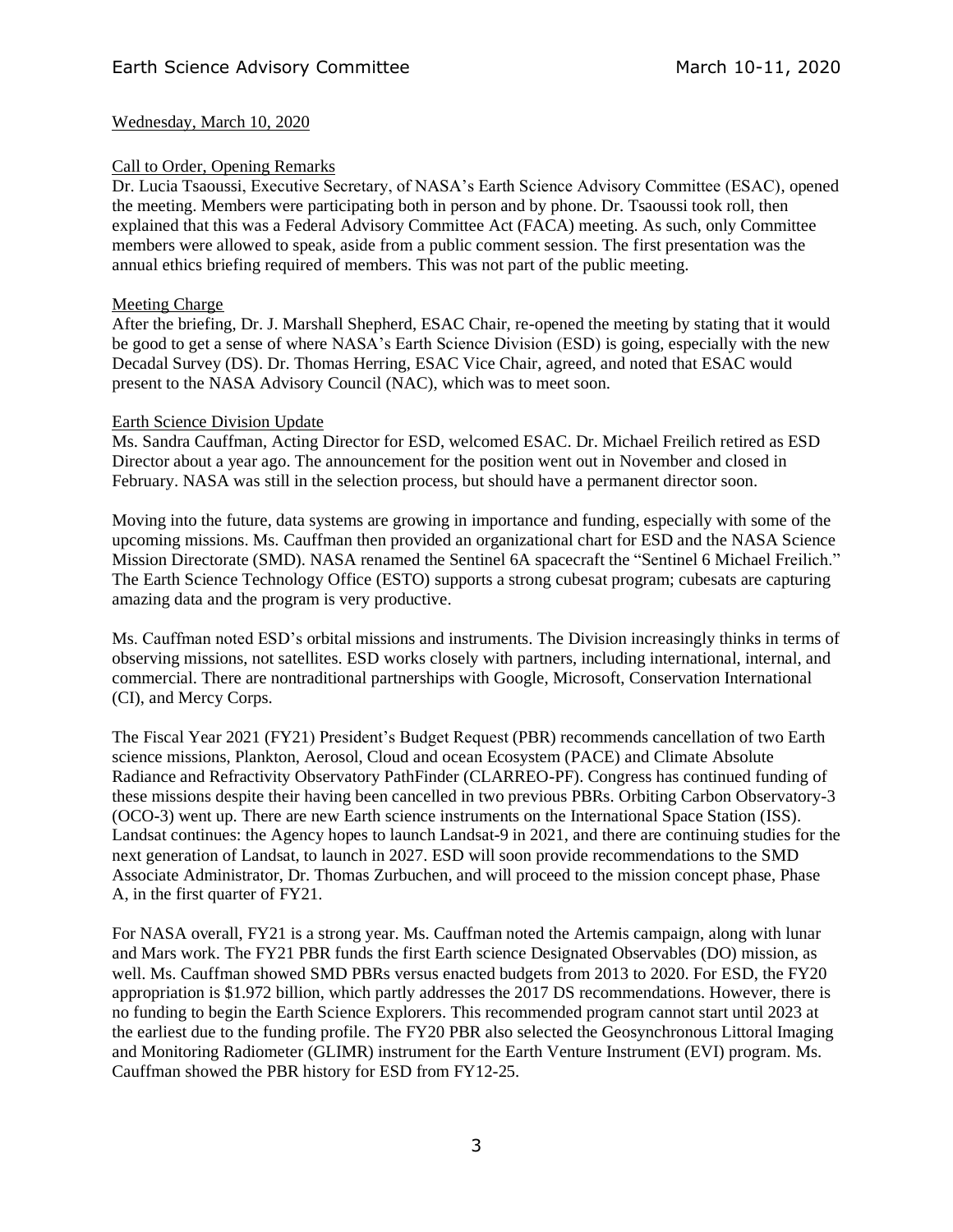Accomplishments for FY19-20 include continued implementation of the DS, which was received in January, 2018. NASA launched OCO-3 last year, as well as the Hyper-Angular Rainbow Polarimeter (HARP; Ms. Cauffman later said this was in commissioning) and Compact Infrared Radiometer in Space (CIRiS), which are In-Space Validation of Earth Science Technologies (InVEST) program cubesats. HARP was initially an airborne instrument. The Division confirmed the Geostationary Carbon Observatory (GeoCarb), PACE, and CLARREO-PF missions to enter Phase C/implementation. There were seven launches in the airborne campaign and Landsat 9 continues moving to its late 2021 launch date. Dr. Jack Kaye explained that GLIMR will focus on the western hemisphere.

Planned accomplishments for FY20-21 include selection of the first EV-Continuity (EVC) mission, focused on the radiation budget. Some suborbital campaigns have been postponed due to travel concerns about the coronavirus. The Sentinel-6 Michael Freilich, Landsat 9, and Tropospheric Emissions: Monitoring of Pollution (TEMPO) will launch this year. ESD will select the next Health and Air Quality Applied Sciences Team (HAQAST), and the first SERVIR Amazonia hub will begin operations.

The International Space Applications challenges for 2019-20 is a hackathon that pairs NASA data with problem-solvers. From the previous round, ESD found that some of the teams were quite young. There were over 29,000 registrations, and 37.5 percent of volunteer event leads were women. The next one will be in October, 2020; participants must register.

Dr. Kaye explained that ESD had been through a busy suborbital period, but also deferred three of the five EV suborbitals selected in the last year. He described the current projects, noting that travel issues have affected field work. Smaller things may need waivers to delay or continue.

## Decadal Survey Implementation Strategy

Ms. Cauffman presented a high-level snapshot of NASA's response to the DS, which includes the entire ESD program of record and endorses the existing balances of the ESD portfolio. Unlike the 2007 DS, it is not specific in recommending missions, but rather prioritizes observations and thus allows implementation flexibility. There is also an emphasis on competition and international partnerships. Another recommendation is to have a "continuity measurement" strand as part of the Earth Venture (EV) program. The DS identified five DO areas for mandatory acquisition, and introduced a new, competed Explorer line within a set of DOs. It called for a Decadal Incubation Program to mature technologies for important measurements. As noted, ESD will not be able to implement the Explorer line before 2023. Two of the five mandatory DOs were combined, resulting in the following:

- Combined: Aerosols-Clouds, Convection and Precipitation
- Mass Change
- Surface Biology and Geology
- Surface Deformation and Change

For the new EVC area, ESD released an Announcement of Opportunity (AO), selecting the Libera mission in February. Decadal Incubation selected study teams to determine what ESD will need to do to mature the technologies. Dr. Sara Tucker thought the study teams were also awarded augmentation funding, but Ms. Cauffman said that that is separate. The study is to identify activities, not hardware. ESD is issuing contracts on the DOs. Dr. Kaye explained that there were some augmentations to existing tasks, but those were completely different tasks with separate budgets.

The EVC initiative follows a DS recommendation to find innovative and cost-effective ways to continue existing measurements. A solicitation targeting radiation budget measurements was released in late 2018, and Libera was selected a few weeks ago. Dr. Herring asked how well space-qualified the mission's nanotubes are. Ms. Cauffman replied that while there is some risk, it is not so far out as to be considered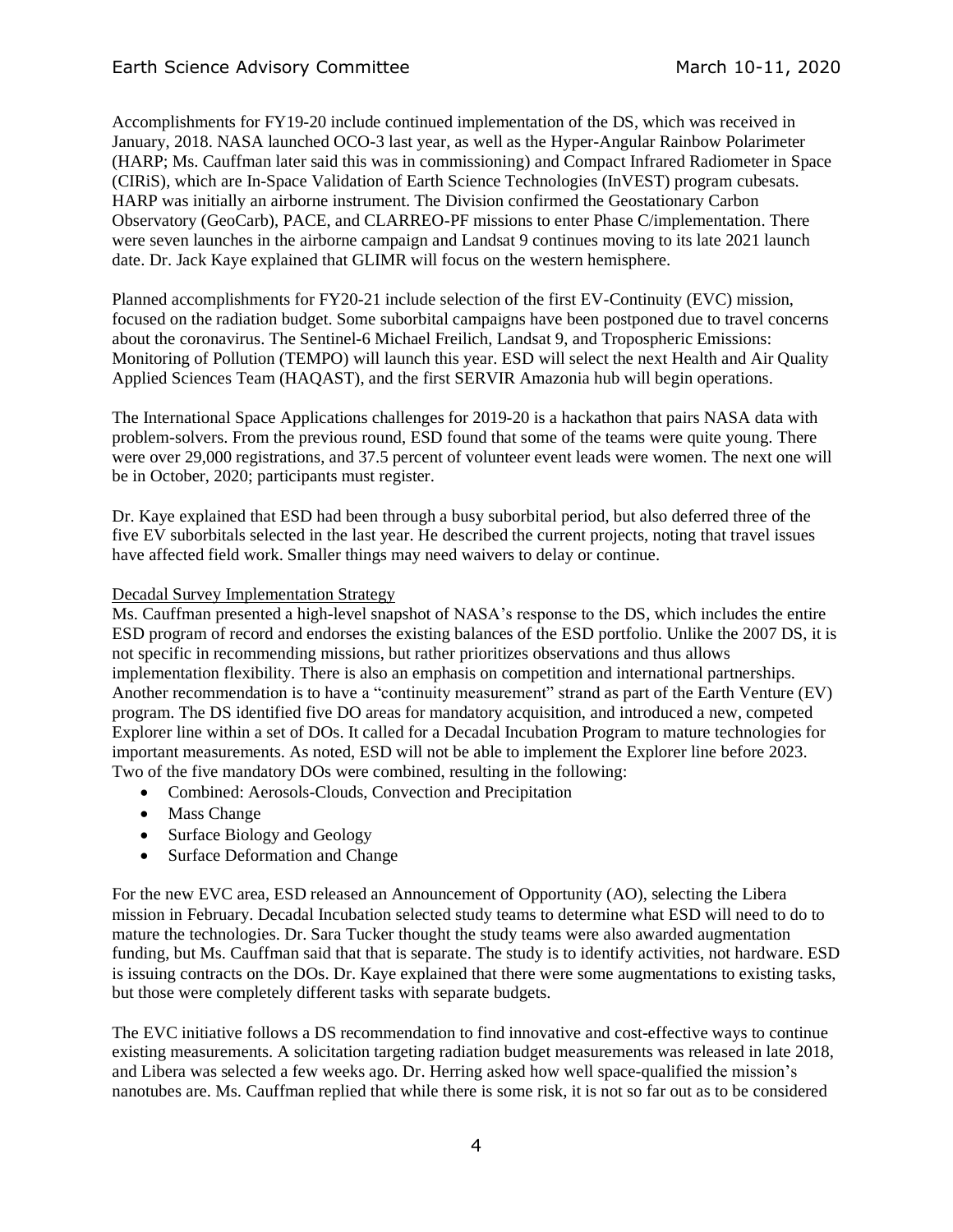speculative. Dr. Andrew Dessler was concerned about the mission being cancelled; the continuity is essential. He asked what ESD had considered in the event of cost overruns. Ms. Cauffman said that ESD expects the mission to be on or under budget. The proposal was less than the \$150 million cost cap. As ESD did the selection, they chose innovation over continuity to see if they could get this done in a reasonable way. The Division will work with the team, and is looking at current missions to see when and how Libera can launch. The risk is not considered high. Dr. Dessler said that losing continuity of the energy balance measurement would be disastrous, and suggested that NASA be ready to contribute additional funds should Libera go over budget. Ms. Cauffman said that this is a new strand, and ESD will adjust as needed, watching it closely. It will be the first mission out of the new DS.

For the DS Incubation initiative, two science teams have been selected, one on Planetary Boundary Layer, and the other on Surface Topography and Vegetation. As noted, Explorer implementation is on hold, but Atmospheric Winds is eligible for this and has been removed from the incubator list. When its Explorer program does start, ESD will use a two-step process in the AO. Once the Explorer line is funded, the Division will start a program office at one of the NASA centers. In September, the DO study teams presented their year-one activities to ESD. The teams have developed Science and Applications Traceability Matrices (SATMs), begun work on architectures, started soliciting industry and international partners, and are prepared to update their plans. ESD recently held a meeting for the teams in order to select final architectures.

Part of responding to this DS involves determining how to best implement the DOs with international partners. There is broad interest, with the European Space Agency (ESA) being most closely aligned thus far. Every DO team involves multiple centers, which has been a good way to pull in the best resources of NASA. Ms. Cauffman reviewed the Aerosol and Clouds, Convection, and Precipitation (ACCP) science and science objectives. There will be many applications in this area. A review of the study status and timeline showed that at the end of this year, ESD will do the final down-selection. The final report will be due in September, 2021, after which NASA will move to the formulation phase.

The Mass Change (MC) DO study also identified eight science objectives. The team has been holding community forums and providing updates. Ms. Cauffman showed the study milestones and schedule. ESD wants to start implementation with Surface Biology and Geology (SBG), then AACP, MC, and Surface Deformation and Change (SDC). Ms. Cauffman described SBG and listed the science objectives identified thus far. The U.S. Geological Survey (USGS) is very interested in this. The selected architecture is likely to be super-spectral first, to be compatible with Landsat, but will move to hyperspectral. A graph of the study status and key dates indicates that there will be a mission concept review in September, 2021. SDC, which will be the last, will look at the whole solid Earth, ideally taking advantage of data from other missions, such as the NASA-ISRO Synthetic Aperture Radar (NISAR) mission. SDC is in the second year of a 5-year study. The question is whether to pursue the most promising option or keep the team together for the long haul, as the first mission will not likely start until 2027.

Dr. Shepherd asked why the Explorer program has not been viewed with much favor. Ms. Cauffman explained that it is just a budget issue. ESD has not gotten what the Division would need to start it. The National Academy of Sciences (NAS) made some assumptions when they issued the DS, and the realities do not match. Dr. Tucker noted that the decision rules for the budget state that large mission delays are the best way to manage lower budgets. Those rules also state that there should be competitions. Ms. Cauffman replied that there will be competition on the DOs, and ESD has the budget for them now. It is not possible to do both the DOs and Explorers at this time. Dr. Herring asked how she handles the budget uncertainty, given that while Congress appropriates more than the PBR, that might not always occur. Ms. Cauffman said that it is a risk, and constitutes one of the reasons NASA needs to work with stakeholders. When a budget is cut, the cut applies to missions, and the rest of the program remains intact and healthy. ESD has to impress on its stakeholders that it works this way. It is a yearly battle. The Division requests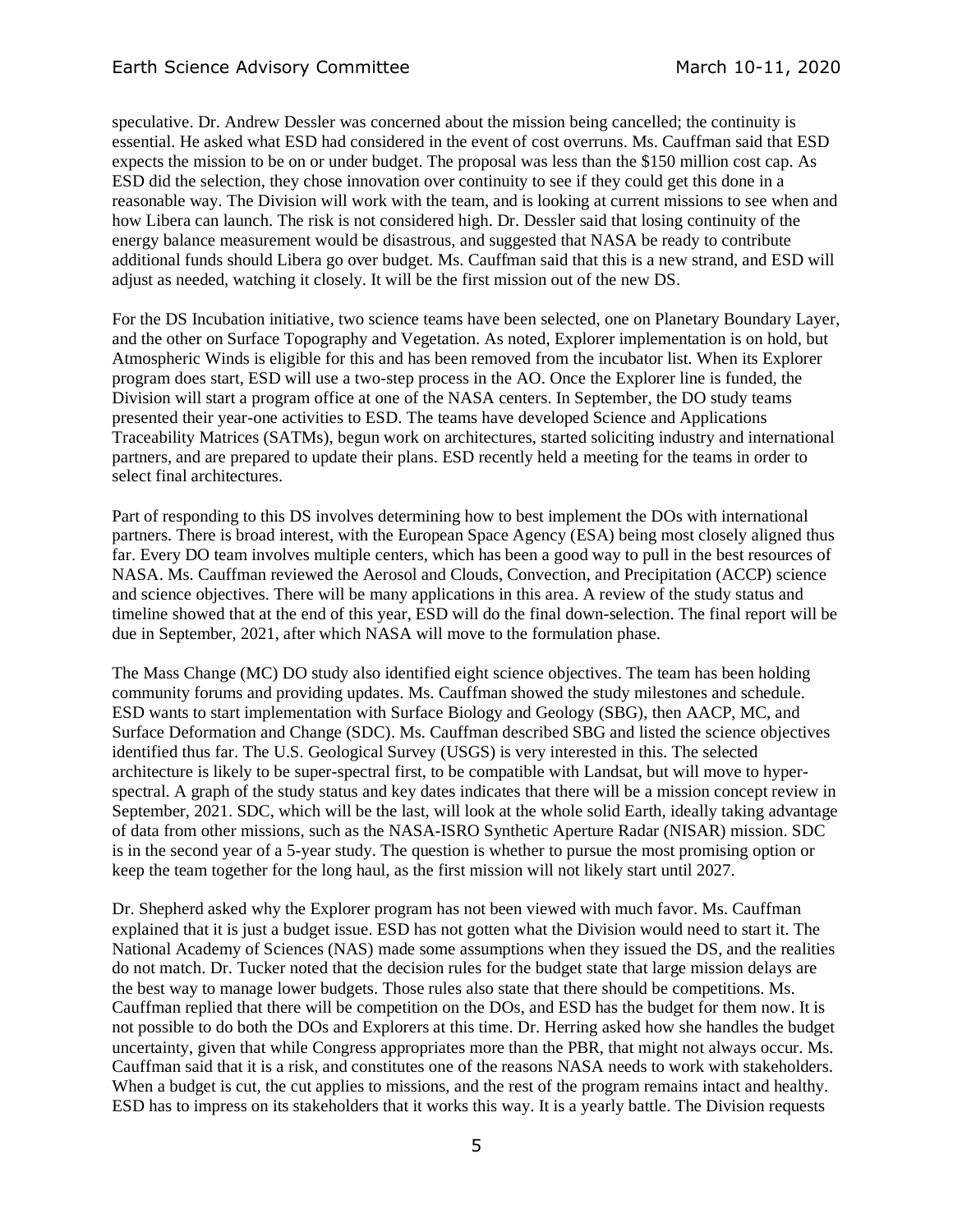what it thinks is necessary for a healthy program. It is better to do it like this than for Congress to give ESD unfunded mandates that cannot be met.

#### Discussion

Dr. Herring observed that there seemed to be two concerns from the morning's presentations: the Explorer line and the radiation budget. For the latter, it was not clear if they were going down a risky path, but there was to be a briefing on it that afternoon. Dr. Anastasia Romanou said that there should also be contingency plans for ocean chemistry. Ms. Cauffman said that the Joint Polar Satellite System (JPSS) will launch in 2027, and NASA has to work with the National Oceanic and Atmospheric Administration (NOAA) in the interim. Dr. Tucker noted that there were risks associated with that launch date as well. Ms. Cauffman said that NASA looked at all of the options when ESD selected the mission. They also looked at the option of JPSS 3 launching early. The Division has multiple contingencies because they know the criticality of the data. There are multiple instruments, which ESAC would hear about. Dr. Kaye elaborated, citing the Total and Spectral Solar Irradiance Sensor 1 (TSIS-1) on ISS, and NISAR. The next JPSS launch may lead to issues on downlinks, which could challenge NOAA. Terra has fuel to go to 2025-26 but will have to exit the A Train in 2023. ESD has solicited input from the project scientists, who preferred having some funds for final archiving and analysis, if possible.

Dr. Ian Joughin asked about the mandatory aspect of the DOs. Ms. Cauffman said that ESD has to do all five, but only three of the six Explorers. They are working to stick with budget targets and determine the actual numbers. ESD needs to see what the teams come up with. There was no pushback on combining the aerosols and precipitation DOs. The combined DO has a larger budget target as a result. Regarding the PBR zeroing out PACE and CLARREO-PF, the teams keep working. ESD will see what happens, as Congress keeps funding them. It was noted that NASA prefers the Office of Management and Budget (OMB) to cut specific missions rather than remove chunks of funding. NASA is used to this. If Congress said to take \$200 million from the budget, ESD would have to cancel something to keep everything else healthy. Dr. Joughin observed that it seems easier to ask for the missions back than the money.

Dr. Kaye said that the suborbital program finished the deployment phase of Operation IceBridge, and Ice, Cloud and land Elevation Satellite 2 (ICESat-2) is now up. It was a major use of the G5, which is a platform SMD shares with the Human Exploration and Operations Mission Directorate (HEOMD). Looking ahead, ESD is working with ESA on a wind lidar campaign, and looking at launch vehicles. They have had a solicitation and selected a team. There are now concerns about the travel associated with field work. Shipping may start months in advance of the campaign, so those are risk elements. Does NASA want to ship instrumentation for campaigns that might not happen?

The DC-8 has had engine problems but the team expects it to be back up and go to 2025. This is a 60 year-old aircraft with good range and implementation options, and it is a big part of a lot of campaigns. ESD has contracted with the National Science Foundation (NSF) to study the roles of large aircraft and integrated satellite modeling studies. The DC-8 can hold about 40 instruments and around 30 people. It is very versatile, and therefore popular with much of the community. ESD has looked at other aircraft. Instruments are getting smaller, but people are not, and new planes would require modifications that could be difficult. There are purchase, operations, and maintenance to consider in terms of cost and time and versatility. The safety features might affect where the planes are flown and their ranges. The atmospheric chemists prefer planes with engines on wings and other characteristics that affect air flow. A NAS study will examine this, and Dr. Kaye will make sure ESAC receives the report.

## Designated Observable Studies

The ESD program scientists for the DO studies described their work.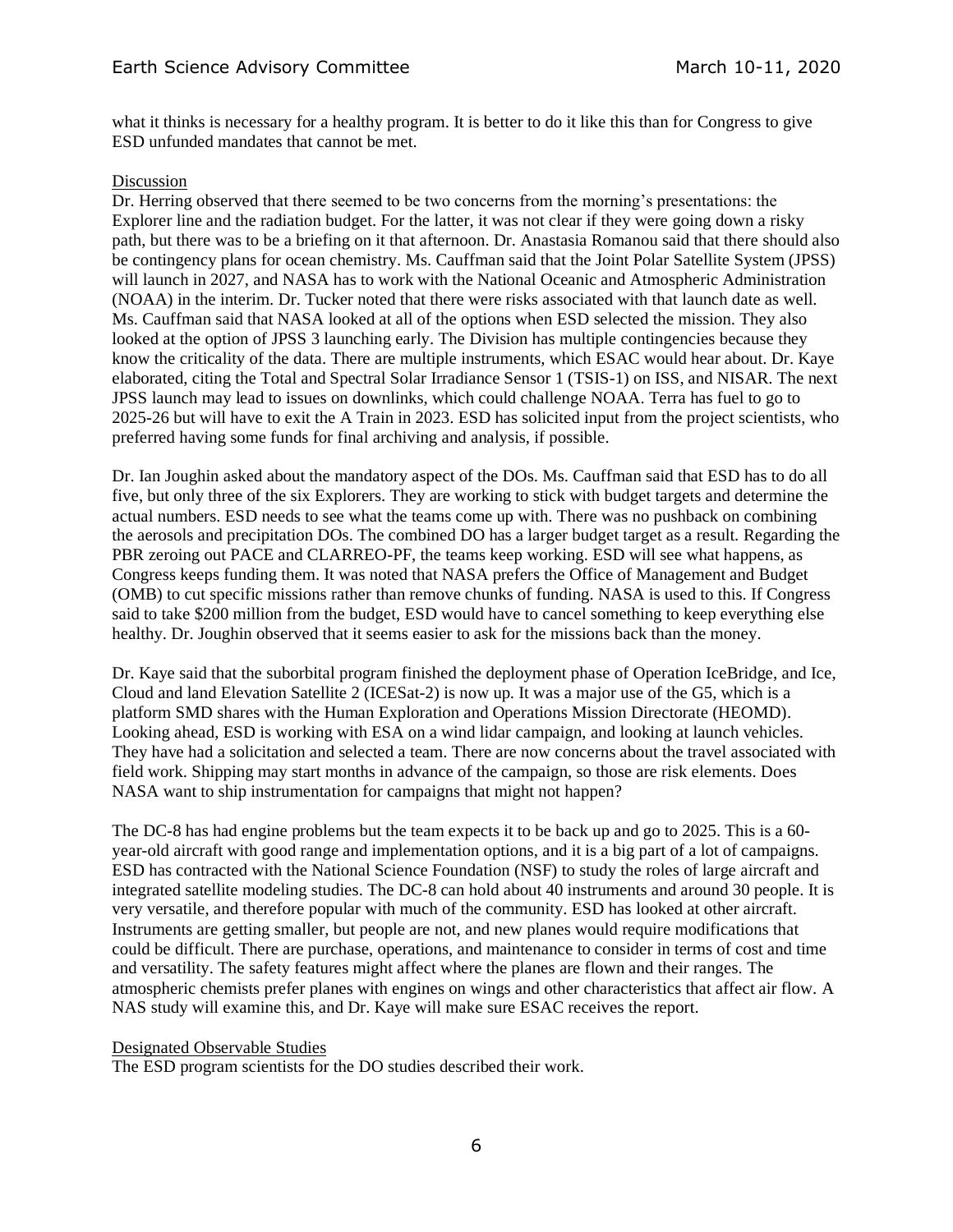# Earth Science Advisory Committee March 10-11, 2020

## *ACCP*

Dr. Scott Braun began the presentation by showing the components of the study team, which included multiple NASA centers, some universities, and other Federal agencies. The study was approved to start October, 2018, and the report will come out in the fall of 2021. As this is the study combining Aerosol with CCP, there are two funding elements. Dr. Braun listed the eight science objectives, four for CCP and four for Aerosol, with the linkages between them. He then listed the applications objectives, based on lessons learned from a variety of missions. This area seems to have a good likelihood of connecting to the applications community.

The study approach starts with the SATMs, leading to the architecture study and the science and applications activities. The study team did workshops to develop the architectures, then held an evaluation workshop to score the qualitative science to determine what was most promising. Next, the team applied the framework and did assessments to determine if they met the objectives for science and applications. All of this fed into the value framework. The team is currently on Version F of the SATM. They held a workshop in Pasadena in April 2019 to get feedback, and invited international partners to participate. The resulting input from about 250 participants allowed them to build a range of 41 candidate architectures. A graph showed the construction status of these. The cost numbers are very preliminary and done for relativistic assessments. The team hopes to study multiple mission implementations associated with three science implementations.

The community is very excited about this. The team is currently studying how to implement the Japanese Space Agency (JAXA) radar, and looking at smaller building blocks using cubesats. Dr. Braun presented several different architectures under study. Among the elements studied are time differences. There might need to be some creativity to make them fit within the budget. He provided lessons learned from Architecture 8G, in terms of architecture construction, programmatic constraints and the impact on science, and current science benefit scoring that focuses on instrument performance.

The value framework includes five core elements, which were not weighted in the presentation. The team has developed eight attributes for applications, and is organizing information in a "baseball card" format. The near-term schedule has begun shifting to virtual interactions. The team is looking at a JAXA study and smallsats. The intent is to downselect to three observing systems for further study, with a goal of a single observing system selection by the end of FY22.

Dr. Shepherd asked how a DO concept fits into mission continuity. Dr. Braun said the team is looking at continuity of observations, ideally with enhanced capabilities. It will depend on the affordability of radar and other elements. They are trying to continue Global Precipitation Measurement (GPM) -like measurements. Dr. Romanou asked about the level of industry participation envisioned with the smallsat configurations, and how that might affect the cost cap. Dr. Braun replied that some instruments are from NASA centers, and some from industry. They are still working to cost out more fully. For some, there might not be industry sources, but the team wants to involve industry to the extent possible.

#### *Mass Change*

Dr. Tsaoussi described MC, which is determined by measuring gravitational changes over set time periods. It allows scientists to relate components of the Earth system to one another and provides continuity of the Gravity Recovery and Climate Experiment (GRACE) measurement record, which is long and contributed significant science advances. The study team is led by the Jet Propulsion Lab (JPL) with participation from the Ames Research Center (ARC), Langley Research Center and Goddard Space Flight Center (GSFC). Challenges include: translating the science objectives to gravity observations; measurement capability and relevant analytical framework (e.g. models); and, continuity. NASA does not want to interrupt some of the trends that have been established. GRACE was the first mission of its kind, with two gravity measurements and multiple satellites. Information from GRACE and the Follow-On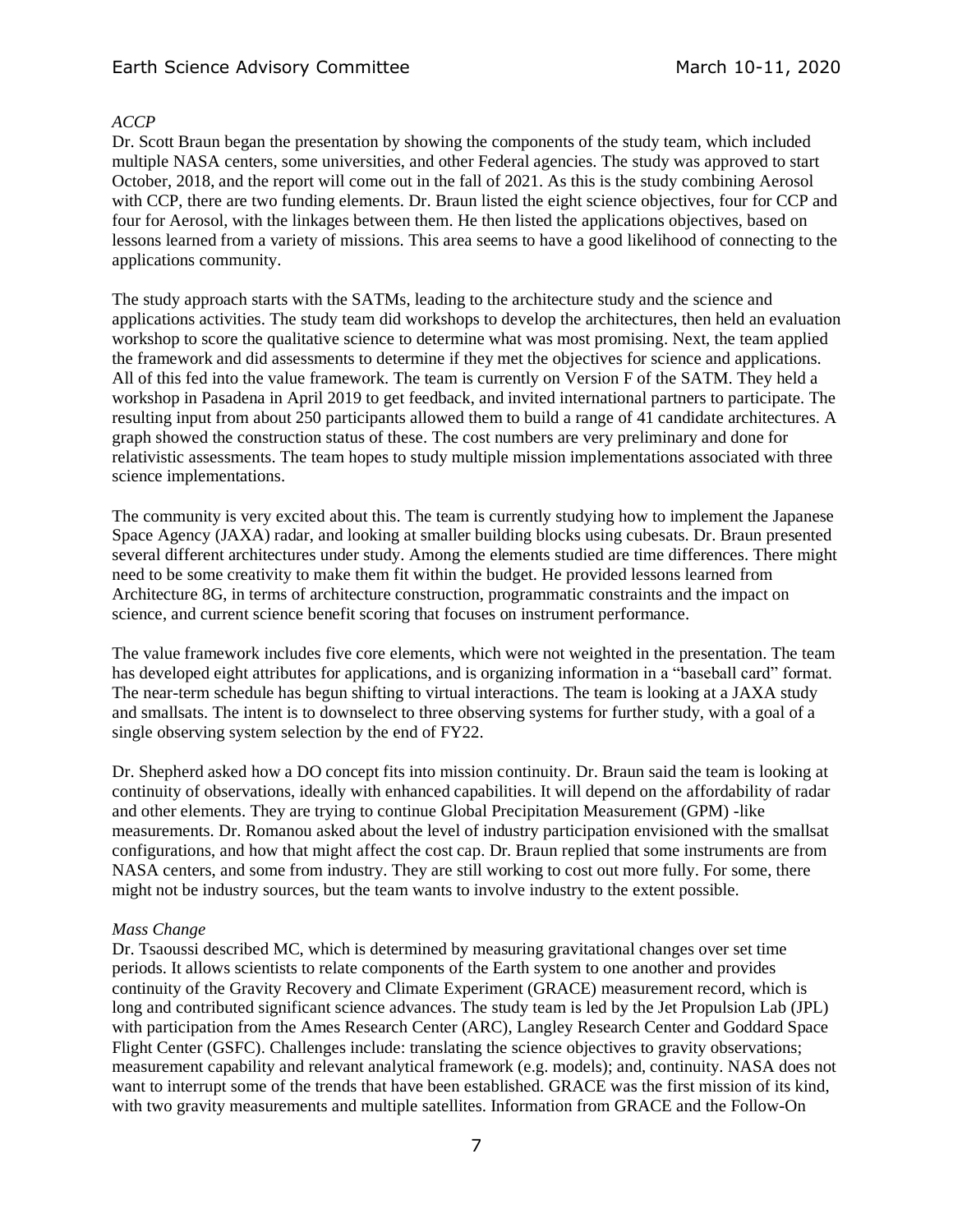# Earth Science Advisory Committee March 10-11, 2020

(FO) show how complicated MC measurement is regarding gravity; lots of manipulation of the data must occur. In order to do simulations, investigators need to know all the factors that must be considered.

The SATM overview for the MC DO has a baseline observing system that supports the full science objectives. MC is not the only observable, and investigators must weigh the gravity factor with the rest. A lot of discussion by the team and vetting in the community must occur. A list of the entire set of measurements from the DS regarding MC was color-coded by importance. There was a community workshop to initiate the vetting process. Dr. Tsaoussi gave an example of the performance targets derived from community interpretation, including baseline and goal performance targets. The suggested measurement parameters for the baseline include five different weighting schemes; the goal measurement performance would require more funding, while bringing ESD closer to the DS objectives.

The team is linking architectures to science performance. Measurement performance for the various types of architectures will be populated in Phase 2, which is where the project is at the moment. A framework will be used to assess the performance of any architecture across a space-time continuum. Dr. Tsaoussi showed how it would be mapped, and how the team will determine the science value in Phase 2. Three primary architectures include Precise Orbit Determination (POD), Satellite-to-Satellite tracking (SST), and Gravity Gradiometer (GG). SST is the most promising at the moment. The team will later look at different parameters and the addition of multiple pairs.

Along with establishing international partnerships, the team had a number of discussions with ESA. All of these are at different maturity levels and schedules. There is a strong desire to have overlap with GRACE-FO, especially after the user community had to manage a nearly 1-year gap between it and GRACE. Dr. Tsaoussi showed a preliminary result from the study of the science value methodology, and listed lessons learned regarding the SATM, architectures, and technologies. She confirmed that both NOAA and USGS are involved.

#### *SBG*

Mr. Woody Turner explained that this topic evolved from recommendations in a prior DS. The DO study involves multiple centers, with strong academic participation. Four working groups (WGs) serve as entry points: Algorithms; Applications; Calibration and Validation; and, Modeling. Over 400 people are engaged from the community, and each WG has regular calls. The WGs feed the Research and Applications Committee, which flows to the architecture team. They are now in Phase 2, assessment, having identified over 60 candidate architectures. These are being clustered for a down-select, to result in one primary and two secondary architectures. The goal is to have a mission concept review in 2021.

Mr. Turner showed the SATM with the observational capabilities. The questions come from the DS, which are translated into parameters. This is version 30. The codes for evaluating science performance provide direction. This can be traced back from the DS question and the spatial and temporal spectra needed to satisfy it. That is the mechanism the team used to come up with a suite of potential architectures. SBG is primarily global mapping, though there is some capacity to look at events.

Next, Mr. Turner listed the trade space elements and noted the value framework process for Phase 2. Risk tracks to Technology Readiness Level (TRL), which can be graphed. The team began narrowing down the number of architectures by pulling out common requirements and elements, and focusing on feasibility. They will use the design centers at the NASA centers. The timeline included some upcoming workshops that may go virtual if necessary; the team is working on back-up plans. The key products from the Algorithm WG have been sorted. International collaborations include the Indian Space Research Organization (ISRO) and the Italian Space Agency (Agenzia Spaziale Italiana; ASI); the latter want to be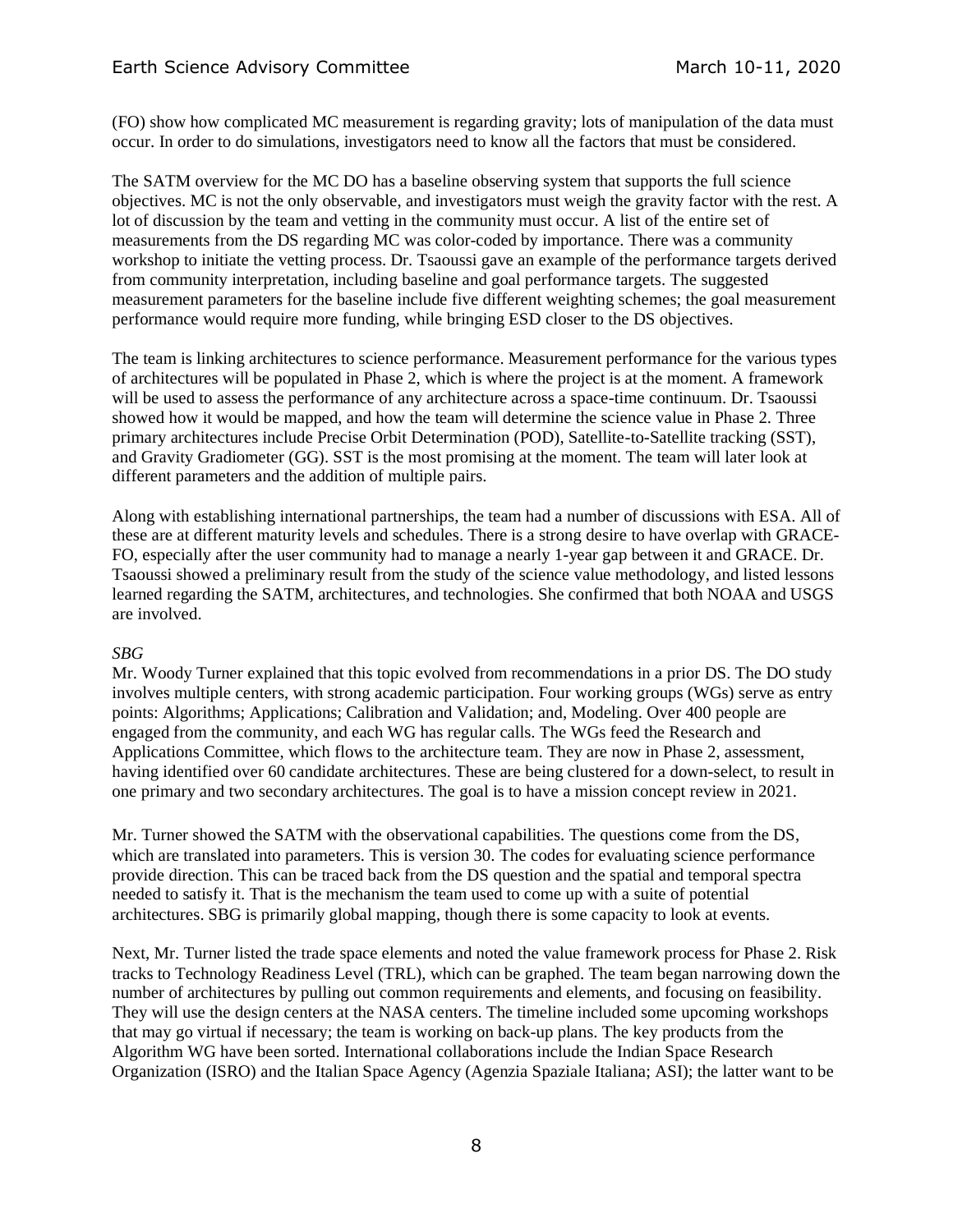involved. In reviewing lessons learned, Mr. Turner noted that the community wants high spatial resolution with global sampling and the shortest possible revisit frequency.

Dr. Romanou pointed out that data management approaches vary by country, which could be a factor in international partnerships. Mr. Turner said that NASA seeks free and open data policies, though there have been issues in the past. It is becoming the trend internationally. Ms. Cauffman added that ESD is pursuing the data buy and want to find a common licensing agreement with all of the companies involved. It needs to be consistent so PIs can know what to expect. Discussions are ongoing.

## *SDC*

Dr. Gerald Bawden explained that SDC, the fourth DO study, covers a number of different sciences. Over the 5 years of the study, it will identify potential satellite architectures for NASA's next synthetic aperture radar (SAR). The SAR phase allows detection of movement, and SAR backscatter provides information as well. The bands are important for bouncing signatures back to the satellite. The wavelength helps determine the type of science investigators end up with. The team is looking at all the other work that can be done within a measurement of SAR backscatter – there are some key trade spaces.

As with the other DO studies, multiple NASA centers are involved. This DO is moving more slowly than the others, however. NISAR will launch shortly, and this is for its successor, so the selection is being planned for 2023. NASA might want to leverage ESA's activities in this area, and an option is to use a model in which two satellites collect feedback bouncing back from a signal originating from one. In the mean time, ESD will leverage NISAR. The initial candidate architectures are essentially "NISAR-lite," smallsat constellations, Tandem-L, and ROSE-L (ESA). These can be combined, and the team is considering all of them. ROSE-L would occur sooner than optimal for the SDC timeline, which could create a funding issue. The plans for 2020 included a workshop for the next week. The first R&A workshop, with 65 participants in four areas, had good results, but there was not enough participants from the sea ice community. Next time, the team will communicate better beforehand. Dr. Bawden showed the coverage, sampling, data latency, and amplitude for each of the four areas.

Dr. Bawden described the NISAR mass and power allocations to indicate how they could apply to SDC, noting where the opportunities might come. There is a model for moving from a conventional technology paradigm to an integrated paradigm that reduces cost, mass, and heat. While the antennae offer no economies of scale, there are several. A number of antenna technologies are under review. NASA will take these technologies through the performance tools to determine the range of technologies that meet SDC needs. One example is a deformation model. A second satellite improves the measurement certainty. The team is also looking at smallsats, which are not necessarily cheap. The cost impact of including a radiometer is another consideration. Regarding complementarity of data, the X band is used heavily in the commercial sector and the L band on the science side.

## Earth Venture Missions

Dr. Charles Webb listed the guiding documents for Earth Venture Missions (EVMs). The 2007 DS called out the Earth Venture class of missions in order to develop cost- and schedule-constrained missions for the community. The constraints protect the budget from the impacts of overruns. EVMs are for niche science not essential for the portfolio. These are standalone missions, more complex instruments flown as hosted payloads, or complex sets of instruments, further intended to be applications-driven. The mid-term DS assessment recommended a more frequent cadence, which would be hard for ESD. The Earth Systems Science Pathfinder (ESSP) Program is at the Langley Research Center (LaRC).

In addition to EVM and EVC, there are EV Suborbital (EVS) and EV Instrument (EVI). The latter has some overlap with EVM. EVC arose from the 2017 DS, to address the perceived need for continuity of measurement. This is long-term strategy for measuring some of these variables. Dr. Webb listed all the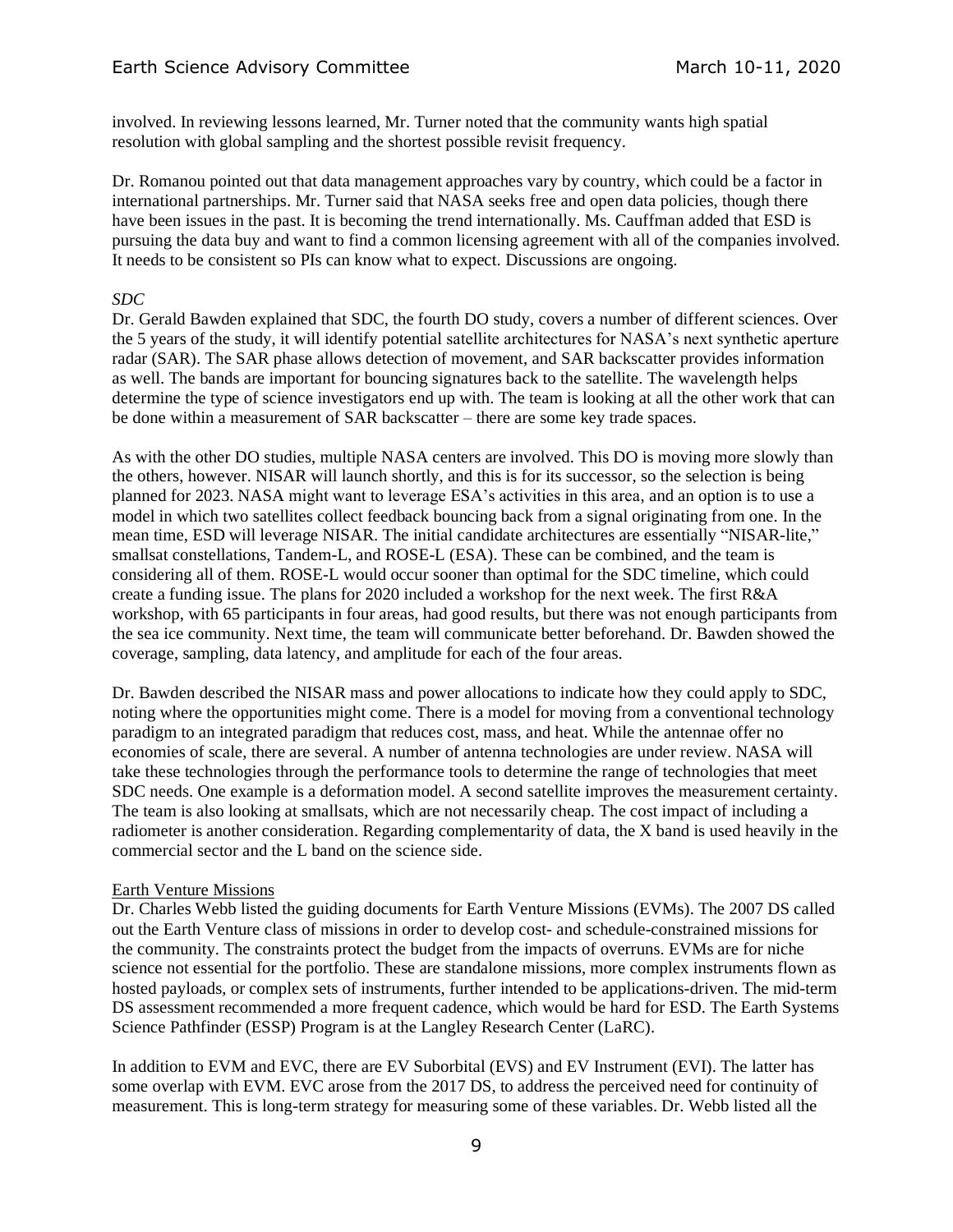EVs since the beginning of the program, including those in development. EVC and EVI alternate, so there is one every 18 months, and the other two have calls every 4 years. The cadence is still being revisited. It is believed that ESD needs to communicate the schedule to the community better.

Dr. Webb noted the ESSP portfolio structure, including GLIMR and the Polar Radiant Energy in the Far-InfraRed Experiment (PREFIRE). The latter uses cubesats to look at a little-studied area of the polar regions. The demand for cubesats is high, and NASA is trying to figure out how to ensure its missions have the access they need. The Agency is also looking into the mass production of certain buses. There is a smallsat coordination group working on this at the SMD level. One issue is the lack of restrictions and the multiple conjunctions that occur per day. The satellites maneuver autonomously, and NASA is trying to work through that while industry continues to launch thousands of these.

The goal of GLIMR was to bring in new PIs. However, some investigators lack the necessary institutional support in building their instruments. NASA is trying to figure out how to address that. The Multi-Angle Imager for Aerosols (MAIA) is a hosted payload that will look at pollution and involve coordination with health officials. The Timed-Resolved Observations of Precipitation structure and storm Intensity with a Constellation of Smallsats (TROPICS) is in storage. It involves cubesats that will go into three different orbits. The challenge is finding a way to launch them at the desired inclination. The Earth Surface Mineral Dust Source Investigation (EMIT), which will look for the mineral composition of naturally occurring dust, will launch in 2022.

The ECOsystem Spaceborne Thermal Radiometer Experiment on Space Station (ECOSTRESS) launched in 2018 and had some failures of the storage, but JPL was able to work around that. There was some degradation of quality, but the volume is quite high and it has become quite successful. The Cyclone Global Navigation Satellite System (CYGNSS) was the first EVM, with eight smallsats in a low inclination orbit. It was greatly successful and persevered through issues with GPS signal strength. The Global Ecosystem Dynamics Investigation Lidar (GEDI), on ISS, measures vegetation. Dr. Webb noted that there are discussions to extend ISS to 2030. ESD has six instruments on it and had stopped proposals for it, but is now competing with other SMD divisions for space on it.

TEMPO was the first EVI. It is in storage and will launch in 2022. GeoCarb had a lot of programmatic issues and ran up against the cost cap. It was given an extension at KDP-C, but after the extension there was a unanimous decision to terminate it. However, NASA Administrator Mr. James Bridenstine overrode the termination, allowing GeoCarb to move to GSFC from the University of Oklahoma, which was the PI's institution and which did not have the ability to support the mission. It is no longer an EV mission and is another part of the portfolio. Due to the coronavirus, some of the EVS investigations will be postponed. Dr. Colleen Mouw asked about the plan to assist inexperienced PIs. Dr. Kaye explained that SMD is concerned about this and is training PIs through the new PI Launchpad program. There is an active suborbital program with a broad distribution of investigators, but it has been tougher on the satellite side. Sometimes there needs to be a close partnership between a university person and a more experienced organization, though some universities can do space programs. Dr. Dessler asked why the GeoCarb cancellation was overruled. Dr. Webb said that two reasons have been suggested. First, the PI is at the University of Oklahoma, and the Administrator is from Oklahoma. Second, however, Mr. Bridenstine was uncomfortable with cancelling a carbon monitoring mission and did not want the fallout from Congress.

Dr. Dessler said that he remains concerned about continuity being "one and done." Ms. Cauffman explained that the purpose of EVC is not to implement continuity but to demonstrate that it is possible through new technology and innovation. It is development for missions to take from the EVC program. EVC will not be the measuring source. ESD is still determining the fall line. Dr. Kaye said that ECOSTRESS was a lower-cost mission that generated about 70 proposals, which ESD did not expect.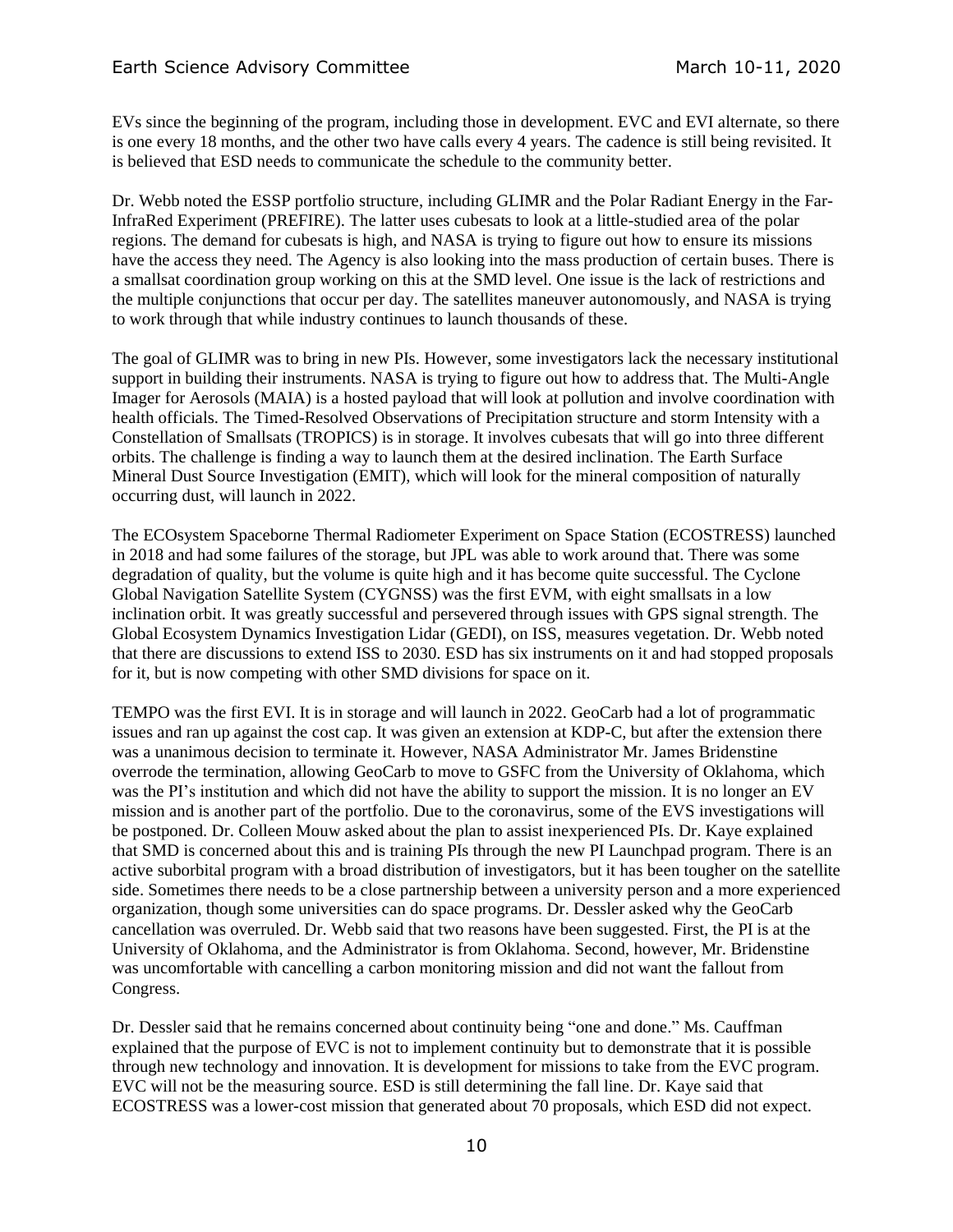The demand is for the data, and it speaks well that the PI understood that people would want it. TEMPO was NASA's part of an international constellation of geostationary satellites. There is increased value in the coverage among the missions. It is part of what NASA does as part of the global constellation. ESD understands that success rates affect people writing proposals in areas they otherwise might not pursue. The Division makes it clear how much money there is.

#### Earth Venture Continuity 1

Dr. David Considine explained that the DS recommended implementation of the EVC as a program to demonstrate continuity measures. The goal is to identify means to maintain continuity of important measurements without undue impact on the ESD portfolio. The program assumes one year of operations, which NASA may opt to extend outside of the EVC program. EVC-1, the first of these missions, follows the 2018 cancellation of the Radiation Budget Instrument (RBI), and is focused on continuity of NASA's Earth Radiation Budget (ERB) measurements. There is a need to measure both incoming solar irradiance and outgoing reflected solar and infrared Earth-emitted radiation to quantify the ERB. The Clouds and the Earth's Radiant Energy System (CERES) instruments have made such measurements over the last 20 years, and it is necessary to maintain the measurements over a long period of time, often longer than a single instrument can last.

Dr. Considine showed an overview of the EVC-1 Program Element Appendix (PEA) and described the proposal criteria. This is a Class C instrument with a 5-year minimum baseline lifetime. NASA is responsible for higher level data products, while the PI is responsible for ensuring that the proposed observing system will enable continuity-preserving higher-level data products. The PI will also propose a science investigation. For EVC-1, ESD selected the Libera mission, which provides continuity of the CERES ERB measurements, with improved calibration and accuracy, in an affordable instrument. The science objectives are to: 1. Identify and quantify processes responsible for the instantaneous-to-decadal variability of ERB; 2. Develop Near-Infrared (NIR) and Visible (VIS) angular models and algorithms for shortwave (SW) scene identification using Libera's Wide Field-of-View (WFOV) camera radiances; and, 3. Revolutionize our understanding of spatiotemporal variations in SW, VIS and NIR radiative fluxes.

JPSS-3 is the planned platform for Libera. The Terra and Aqua missions must terminate prior to the planned launch date of Libera because they will run out of propellant, and NASA will depend on the Suomi National Polar-orbiting Partnership (S-NPP) and JPSS-1 to bridge to JPSS-3. The estimated data gap risk could be as high as 0.5 by the end of the decade, but drops substantially if a commitment is made to maintain operations of both S-NPP and JPSS-1 until the JPSS-3 platform is launched. ESTO funded a pair of Instrument Incubator Program (IIP) investigations demonstrating technologies that could represent a real advance over that which was used in the CERES instruments, and could lead to more advanced instruments in the 2030s. It is not clear whether NASA would continue flying copies of Libera if the IIP investigations succeed. , as it is a demonstrator, with an option of continuing. At the present time maintaining continuity of the ERB record requires a substantial overlap period between successive ERB instruments for intercalibration, but an in-space intercalibration mission such as one based on the Climate Absolute Radiance and Refractivity Observatory (CLARREO) concept would eliminate this need.

## Decadal Survey Incubation Studies

Mr. Robert Bauer described the DS Incubator, a new program element focused on investment in priority observation capabilities needing advancement prior to implementation. This risk-reduction program works closely with R&A and will do technology development, modeling, and small-scale pilots. The funding profile fluctuates. The Incubator is currently focused on two elements: the Planetary Boundary Layer (PBL), and Surface Topography and Vegetation (ST&V). Both observables list a multi-function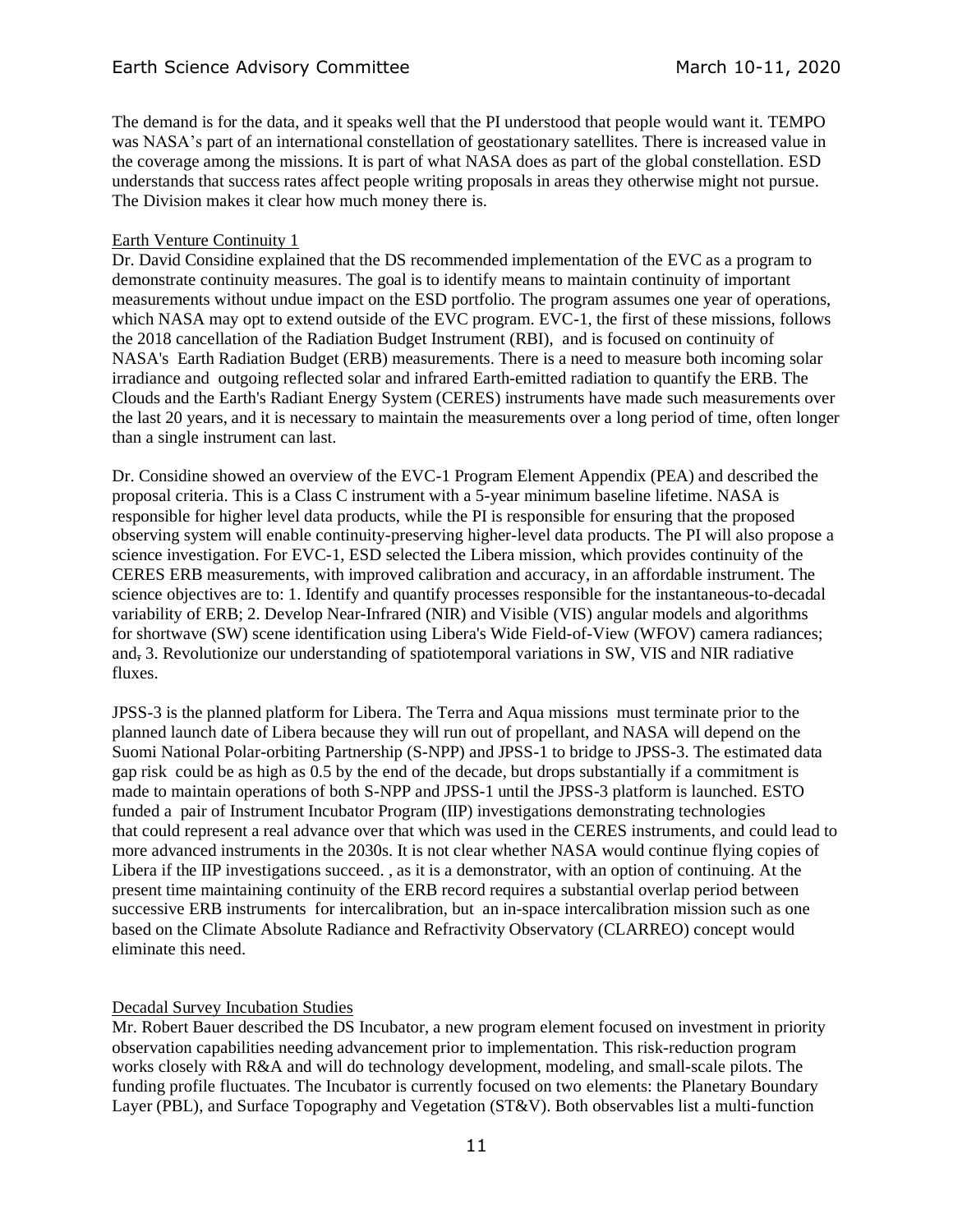lidar for candidate measurement approach. The work started a year ago, with a study team for each area. There was a Research Opportunities in Space and Earth Science (ROSES) call in order to select a team for each area. The products will be white papers that will serve as a foundation for the next AOs in FY 21-22. Each study team is to work with their communities. The Incubator also made nine 1-year augmentations, which Mr. Bauer listed. He identified the PBL study team, which hopes to hold a workshop in May. The ST&V study team has planned a workshop for August. The Incubator expects to issue another ROSES call in about a year.

#### GeoCarb

Dr. Ken Jucks explained that this project passed the technology part of the Critical Design Review (CDR). NASA changed the management structure, which will be reviewed in a few months. The mission will have four channels, three of which are similar to OCO, and will do multiple revisits to a full mapping of the western hemisphere at roughly 5-10 km spatial resolution. It should get good observations on clear days. The single technical issue now has to do with error on pixels, and a potential solution looks promising. Ms. Cauffman said that when GeoCarb was confirmed by Mr. Bridenstine, ESD converted it to a directed mission out of GSFC, so it is no longer formally part of the EV line. NASA had to augment the budget to do this. GSFC will work with the PI, the host provider, and the launch provider. The CDR assessed the instrument but not the programmatics, which GSFC will address in July. The program office will be at LaRC. There is not currently a line for this in the PBR, but NASA will seek to move it in a future PBR as a directed mission. It will stay in the ESSP line.

#### Discussion

Ms. Cauffman explained that the RBI was cancelled because of significant cost overruns. Dr. Dessler said that what he finds troubling is that it seems like there is no plan for what do to after the EVC mission. Given the timelines for getting things launched, it seems problematic. Ms. Cauffman replied that there will be options. ESD has some serious hard work to do and is thinking through things rather than just waiting to launch Libera. This is very much in the forefront. Dr. Tucker asked about international opportunities. Dr. Considine replied that there are none with the capability to continue NASA's ERB measurements, and he is not aware of a solid plan for continuing the observations despite some related potential activities. Regarding CLARREO possibly covering the gap, nothing is clear about its status, and it is short-wave only. There is no other instrument using these carbon nanotubes, though there are some ESTO investments.

Ms. Cauffman noted that this measurement was given to NASA to do. Dr. Considine elaborated: in 2014, the responsibility was transferred from NOAA, which focused on weather measurements and subsequently divested a number of missions from their program, shifting some to NASA. Ms. Cauffman said that NASA has these measurements now and will do their best. ESD scientists want to continue the measurements. Some cubesats can gather these data. ESD is looking carefully, which is all they can do. Dr. Webb pointed out that the DS challenged NASA to find a more sustainable way to enable continuity, while being cost-effective and engaging technologies like smallsats that can be replenished. Dr. Kaye suggested looking at the history. This DS talked about continuity rather than one-offs. There is no acrossthe-board commitment to certain things. It is important to recognize that the number of areas the community wants to observe continually is beyond what any one agency can do, so NASA has to look internationally. The Agency cannot do everything itself and must pay attention to which things struggle. Ms. Cauffman said that ESD is trying to get synergy and do things better for less.

Dr. Joughin suggested there be a finding applauding international collaboration. Dr. Herring asked if there were any other observation and measurement losses to consider, such as ozone. Ms. Cauffman said that the JPSS series gets that and is good for now. Dr. Romanou noted that Landsat does not cover the open ocean. Dr. Marshall asked if it would help to have a recommendation or finding on how critical PACE is. ESD has not cancelled that mission, as Congress keeps appropriating the funds; the Division is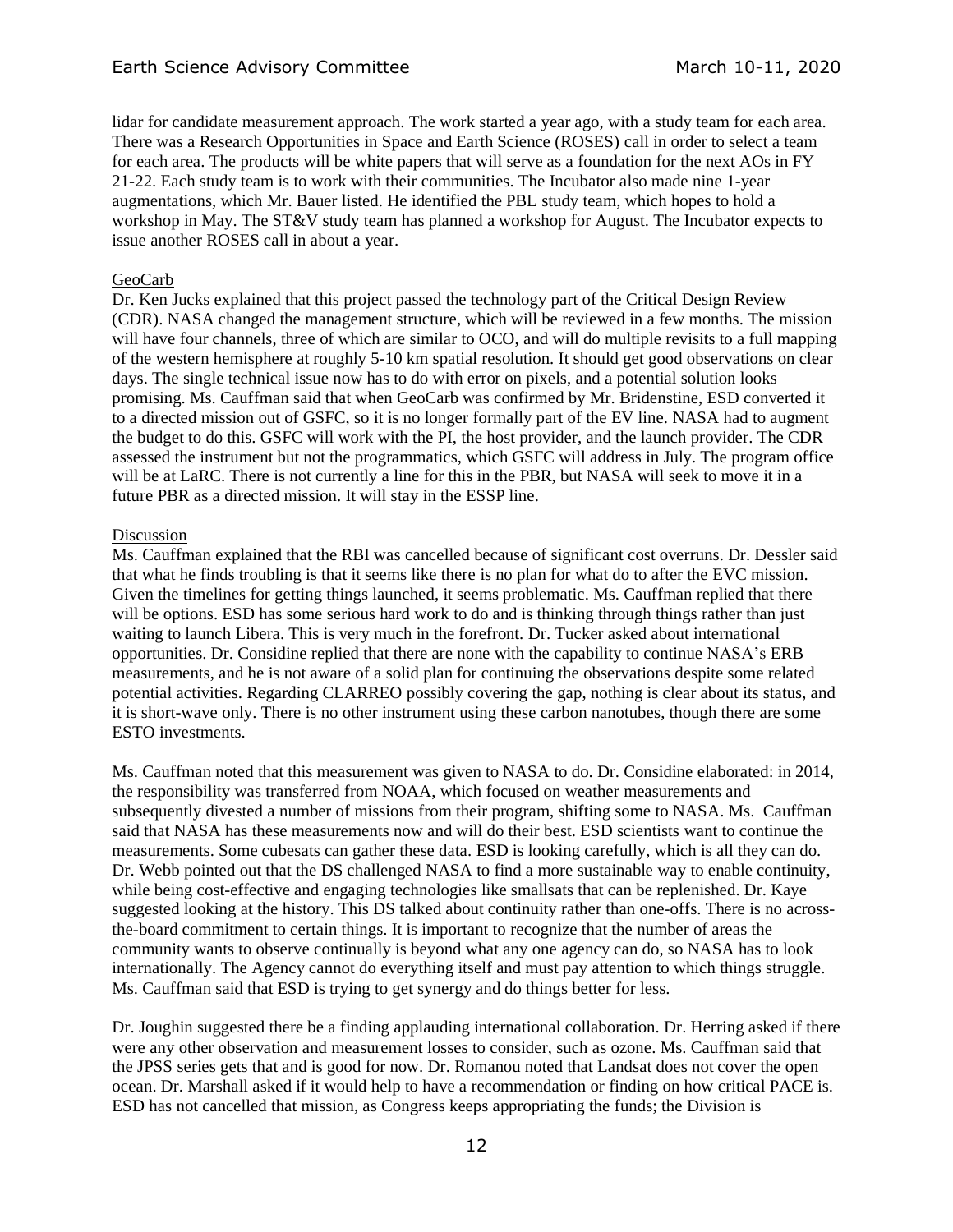implementing the mission. This Committee advises NASA on what it is executing. If there were to be a finding on the current portfolio, it would be reasonable to mention multiple missions, and PACE could be one of them.

Dr. Shepherd suggested that the ESAC members reflect on what they discussed that day to see if any findings arise. They should email their thoughts to him and Dr. Herring for discussion the next day. Dr. Tsaoussi reminded the members that their discussions need to be in an open forum. They can wordsmith after the meeting but not add new statements or recommendations.

#### Adjourn

The meeting adjourned for the day at 5:05 p.m.

#### Wednesday, March 11, 2020

#### Opening Remarks

Dr. Tsaoussi opened the second day of the meeting by taking roll. The first agenda item was public comment. As she had not received any requests for public comment, they would move on to the next agenda item. That afternoon, ESAC would frame its letter report to NASA.

#### Commercial Data Buy

Mr. Kevin Murphy discussed smallsat data acquisition and the 2017 pilot project to evaluate data from commercial smallsats to augment NASA observations. The project ended in January. Among other criteria, vendors need to be able to provide proven products when NASA purchases. Mr. Murphy reviewed the information vendors had to provide in order to demonstrate their operating capabilities and show they had smallsat constellations already in operation. Of the 11 vendors that responded to the RFI, 4 were selected to respond to an RFP. Three Blanket Purchase Agreements were awarded in October, 2018, to DigitalGlobe Inc., Planet Labs Inc., and Spire Global. Ultimately, the parties had to move to a more restrictive license regarding publication and data. They are still working out copyright and other issues. Dr. Joughin noted that commercial entities are producing competing products, which Mr. Murphy said he would address, as this has come up. It is an area where everyone is learning. There will have to be criteria addressing scientific use and openness, and it gets complicated, but the companies seem to be willing to provide exclusions for scientific use and derived products. Dr. Herring asked who assesses whether a science product could be used commercially, pointing out that this would be difficult to know in advance. Mr. Murphy said that there is potential for exposure, which has occurred with NOAA and public data. Dr. Herring noted the subtleties involved, and Mr. Murphy said that NASA will have to evaluate whether the commercial interests can help do NASA science, and how to negotiate the terms for open science while participating in a commercial marketplace that can provide new capabilities. This was a first try, and everyone will learn more as they go through this. It is in the interest of the government and industry both to understand this.

The approach to the evaluation was to look at ESD's six R&A areas and the four Applied Science program elements, as well as the Heliophysics Division (HPD) work on space weather. An independent assessment looked at calibration and geolocation, and NASA developed a summary report from the individual project reports for each vendor. Evaluation criteria include: accessibility of imagery and data; accuracy and completeness of metadata; quality of user support services; appropriateness of end user license agreement (EULA); utility of data and imagery for advancing Earth system science research and applications; and quality of vendor-supplied imagery and/or data. The projects fell into two groups: radio occultation and imagery. Bandwidth included some NIR. It varied by provider, some of which launched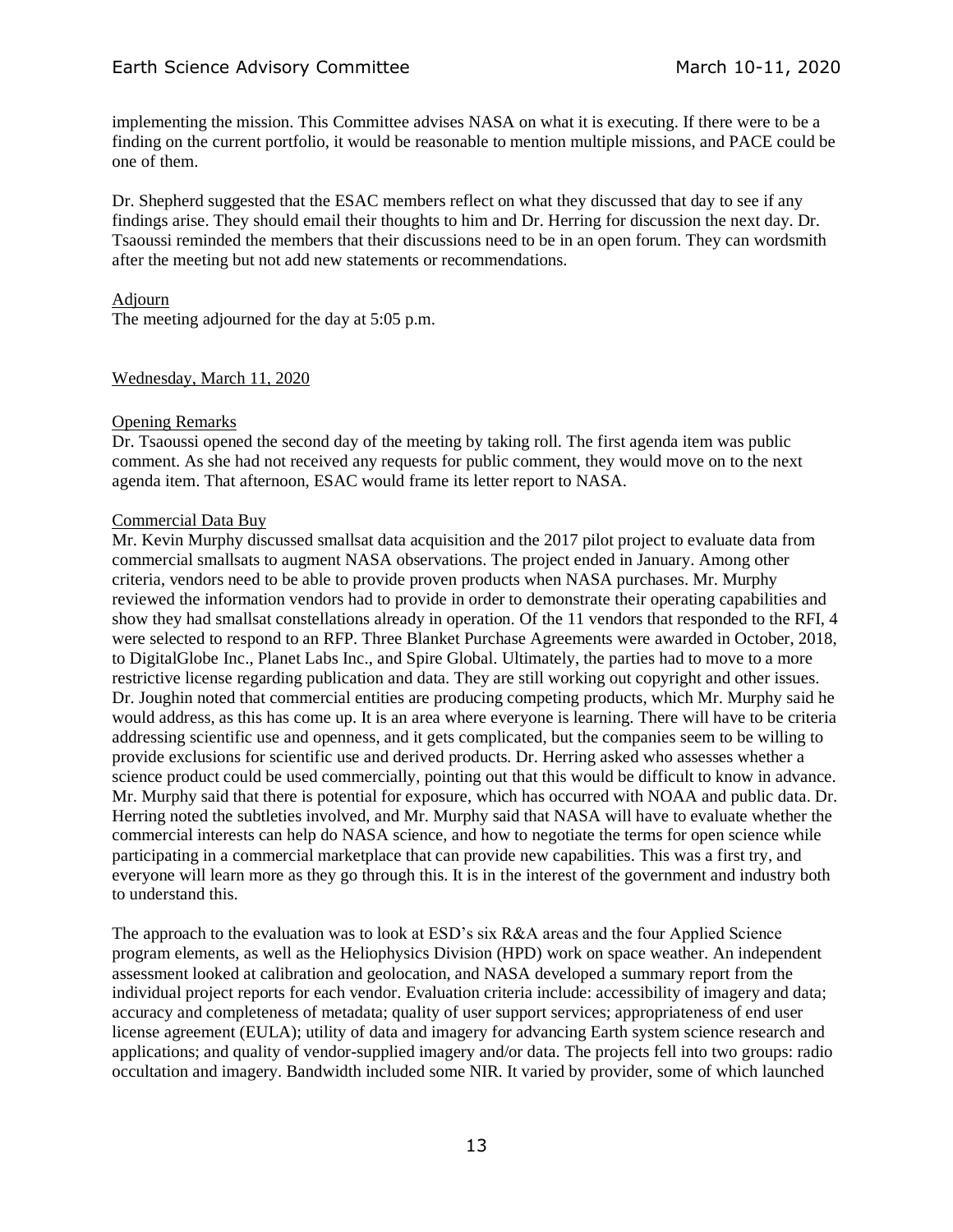new capabilities during the evaluation period. The data acquisitions were completely driven by the PIs' requests. ESD augmented existing grants with new funding for this.

The evaluation results for DigitalGlobe Inc. indicate that the data augmented and complemented NASA data. While of high quality, the products are snapshots. Long-term trends can be developed from the data. There were no issues with data access/download, documentation and metadata are sufficient, and user services are very good, but standard scientific collaboration is inhibited by license terms. The Planet Labs Inc. evaluation results were similar. This company has a different level of calibration among the sensors, of which they have many. The revisit frequency is excellent. It was hard to use the tools, however, and individual PIs interacting with the system had problems. PIs request access in advance but are not charged if conditions prevent it.

Spire Global, Inc. tracks ships and airplanes, so their first satellites were plentiful but did not have a lot of time with Global Navigation Satellite System (GNNS) radios compared to what they have now. Upon launch, the company showed that it does complement the bigger systems. The vertical information content was suitable for studying fine structures and seasonal variabilities, and the POD information was useful. Evaluation showed this company to be pretty good, supporting things that NASA did not know they would support. Spire Global also had capabilities for sea-level measurements that are difficult. However, it was hard to get their data, which NASA had to move over. Documentation and user services were good but, like the others, the standard scientific collaboration is inhibited by license terms. Dr. Tsaoussi added that they are engaged with ESD gravity mission work and have a lot of data, so there is work they could do with the Earth science community. They know ESD requirements fairly well.

Mr. Murphy said that all of these companies have technology development roadmaps. The pilot ended in January, and NASA is documenting it now in order to move to a sustained use program. The pilot was structured so that the data can be made available to a wider community of users. That should be in ROSES 20. Having transitioned from pilot project to sustained program, it is now called the Commercial Smallsat Data Acquisition Program (CSDAP). Objectives include: establishing a process for evaluating and bringing in new vendors; making purchased data available to a broad scientific audience; ensuring long-term data availability; and coordination with ESA. Ms. Cauffman pointed out that licensing is still problematic. Mr. Murphy agreed, though there is a distinction between operational and scientific use, with the latter being less expensive. The companies are based wherever they want to sell data. The legal frameworks are set up for that. Ms. Cauffman noted that NASA was not allowed to purchase from a couple of companies of Chinese origin.

Mr. Murphy then described activities for FY20 and beyond. The primary effort will be to continue monitoring development of companies and acquire relevant data. NASA will issue RFIs every 12-18 months. The Agency is trying to move to a standard scientific use license, which is complicated. There could be tiers of licenses. There has not yet been any pushback from universities, but ESD just put this in ROSES 20. Ultimately, NASA wants the evaluation teams to be made up of PIs selected through ROSES, though not right away. The Agency will ensure there is no double-buy and will make the data available through the standard scientific use license. There is a template NASA uses as a negotiation component. Most recent versions require that products published in a peer-reviewed journal are available for scientific use. The investigators will need a EULA on their derived product, but will not have to run it by the company now, though that was a requirement in the first round. NASA has been wrestling with the use issue nonstop. Ms. Cauffman agreed that it has been a struggle. While ESD wants to continue buying the data to augment its measurements, NASA can only afford so much. Mr. Lawrence Friedl noted that it would be great if the insurance companies were to go directly to the smallsat suppliers. If NASA is a conduit, that constitutes a success from the applications point of view.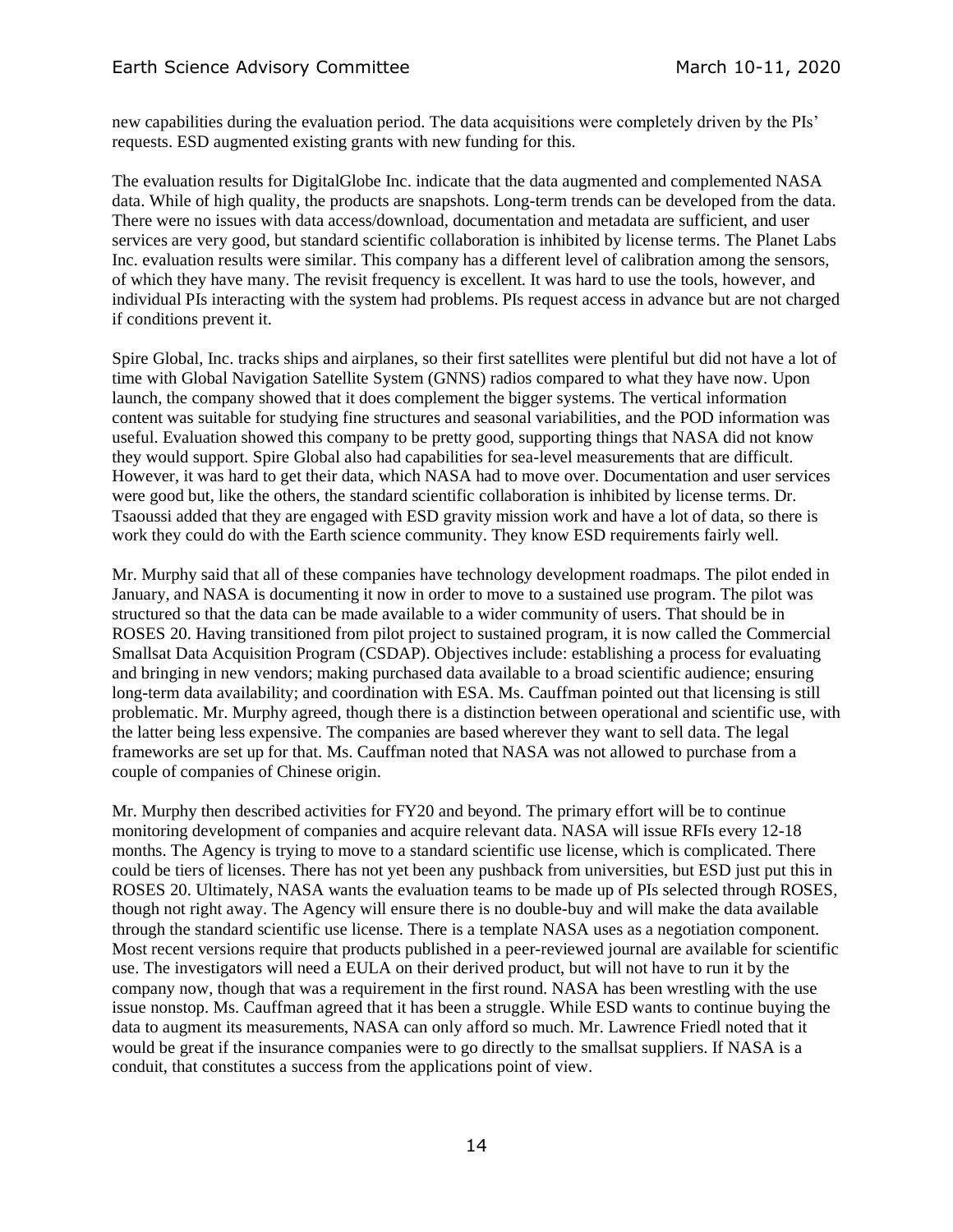# Earth Science Advisory Committee March 10-11, 2020

Mr. Murphy explained that ESD was able to obtain some amazing information and gave some examples. Dr. Joughlin asked what kind of feedback he was getting from the companies. They are getting access to a creative community. Mr. Murphy replied that NASA has made that point to them, though it does not resolve the licensing question. Still, they recognize the value of the community. NASA is not putting up any barriers for science need at this point. Ms. Cauffman added that ESD has only done this once. Now that the Division is in the second cycle, new companies will enter the pilot, and the pilots from the first cycle will move into other agreements. The PIs only get input on the selected companies, not the prospective companies.

Dr. Tucker asked about continuity, because it is not certain that start-ups and other young companies will be around in 5 years. Mr. Murphy said that that is an unknown. It looks like a number of companies are coming into this market, so continuity may span multiple vendors. NASA already asks for long-term plans, which can be a window. ESD has determined that the products evaluated are of sufficient use that they justify purchase from Spire Global and Planet Labs, but from not DigitalGlobe, which has already sold to the government. An effort to move to a governmentwide license is getting major pushback.

#### Machine Learning- Artificial Intelligence

Mr. Murphy explained that this effort will span all ESD components. Artificial intelligence (AI), machine learning (ML), and deep learning (DL) are the areas of study in this initiative. When ESD examined how people use AI in Earth science, they discovered that it goes across multiple data types, communities, and disciplines. There are eight focus areas for AI, and the building blocks are open data, open source, community building, research, and benchmark-labeled data sets. ESD has invested in AI/ML across the Division, and individual PIs may use it in their work.

Much of this work is through ESTO. Advanced Information Systems Technology (AIST) addresses the kind of ML that can go on satellites, and works to determine how to help PIs understand it. NASA can use AI through the entire value chain. Many different techniques are available. In the area of High-End Computing (HEC), the primary challenges are preparing the data and lowering the barrier to start that process. The Earth Science Data Systems (ESDS) program is working on open data sets and sharing AI techniques. There is also work on improving products from the commercial sector. There was a recent ESDS workshop on how to develop best practices in ML, and a report should be available in the next month or so. The growth in archival needs is steep.

A video on labeling data demonstrated some of the work that is being done. Typical processes involve the use of labels or key words to identify imagery. In AI, it is possible to take a label maker and digitize it via crowdsourcing. These are the bases for using future visual information and training models on how to identify similar phenomena. This shows the ability to create new training sets, and is a prototype effort for labeling data. Using that type of tool, investigators can begin to categorize imagery. One of NASA's problems is that people often have to look through catalogues of millions of items. Labels would enable identification of similar areas that might not be the first place a researcher goes to. Another video showed an imagery training labeler. This is identification, not analysis. The intent is to ultimately search pictures by label, using multi-frequency data. A lot of observations are needed, however. This technique will not provide answers, but it might reduce effort by narrowing down the data universe.

Regarding configuration control key words, Mr. Murphy noted that there are hierarchies applied to data for searching, which is labor-intensive. This can be improved through ML. He demonstrated this by showing a smoke detection prototype using Geostationary Operational Environmental Satellite (GOES) 16 data. A hurricane intensity estimator that uses DL takes data every 15 minutes, then compares it to historical data in order to train the model. It matches up quite closely on the example of Hurricane Dorian. Some of the examples are the initial cut, and not everything lends itself to AI. The key to using it now and in the future is ensuring the availability of resources to the community. It takes a lot of work with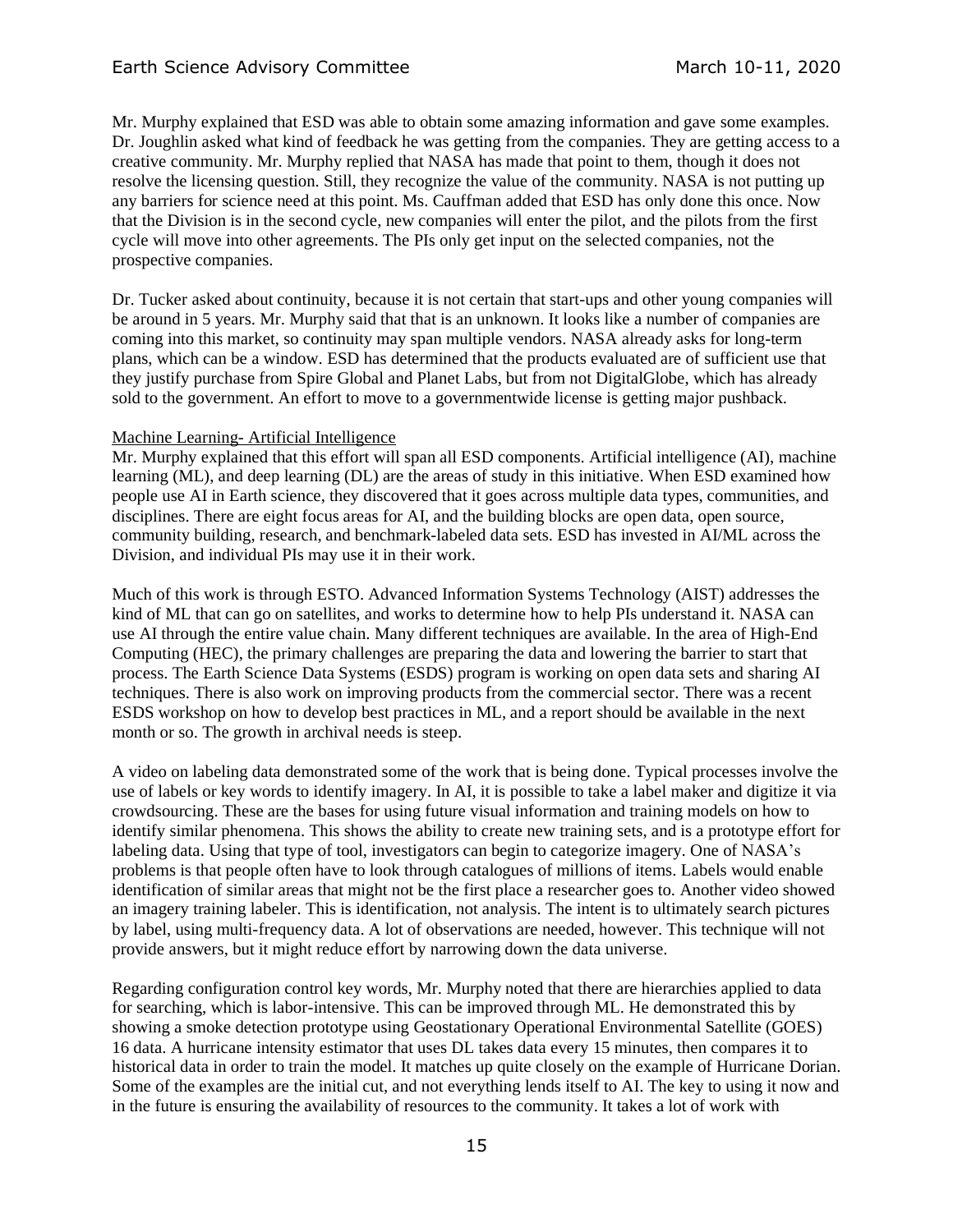optimization and security. There is significant promise in some areas, but NASA still needs to evaluate accuracy and develop specific techniques for Earth science.

The hurricane track work was supported by his program, but it was a low level of effort. Dr. Shepherd noted that NOAA is extremely bullish on AI for forecasting, but intensity forecasting lags track forecasting. He asked if NOAA was involved in this effort. Mr. Murphy believed they were, adding that it is open-sourced. AIST and other groups have specific elements encouraging AI. Nothing inhibits other proposals from using AI, which has been done. However, it is expensive. Dr. Kaye said that PIs are free to bring a tool to something if they think it will help them. NASA does not need to approve it. Some AI/ML proposals do not always do that well in review because of concerns about correlation without insight. That is anecdotal. Perhaps advances in the technology will make that less critical.

Dr. Tsaoussi explained that the weather program funds some of this, as does remote sensing theory. They evaluate the proposals based on what they plan to accomplish. There are several cloud ML metrics being used by highly qualified science teams. Proposals that only focus on technique will not do well with a science panel that has science research questions to be addressed.

#### Research and Applications Cross-Benefits

Mr. Friedl explained that the cross-benefit of research and applications spans ESD and the broader community. In its eight-point strategy, the most recent DS designated the third point as "Amplify the Cross-Benefit of Science and Applications." Further, while science inspires those involved in applications, end-use needs can inspire research scientists and engineers. Embedding science in the applications process often uncovers questions driven by end uses that are new to research scientists. ESAC had asked for a review of the current approach as an opportunity to provide feedback and identify strategic opportunities. ESD would like ESAC, as representatives of the community, to let the Division know what they are hearing, and to take the message back to the community to get their further input.

NASA AOs have defined science to include research, applied research, and applications. Research is fundamental learning to explain phenomena and understand processes in the natural world. Mr. Friedl explained that applied research is more directed, and is the development of scientific knowledge directed to a particular result. The applications area involves working with non-research users to integrate research into their processes so that they can become sustained users of the data. He gave drought as an example, as applied to the three definitions, in which applied research derives three indicators that applications use in the U.S. Drought Monitor. Dr. Shepherd asked why the Drought Monitor did not have the NASA logo along with others. Mr. Friedl said that NASA provides one of many data sets, and is acknowledged on another page. Dr. Tsaoussi added that the Drought Monitor is a NOAA initiative that was developed by that agency. The NASA contribution is a specific one. Mr. Friedl noted that the Drought Monitor existed well before the GRACE data. Dr. Romanou observed that datasets are often at lower resolution than the users need, and asked who translates. Mr. Friedl said that that may occur within applied sciences or R&A, it depends on the specific user community. Often there are organizational barriers in addition to technology barriers.

He wanted to offer a sense of what NASA means by Earth science research and applications. Peer review literature is a primary output of scientific research. The applications side tries to understand such outputs to see what might be most applicable in improving their processes. The primary outputs are documented examples of adoption, and sustained use and impacts. While the applications side does encourage publication, it is not the primary metric. A comparison of the applications and research focus areas shows that Applications has five themes, plus capacity development, for six program elements. ESD R&A has six focus areas. The Division does not want to draw arrows indicating equivalencies across the two; instead, there are many connections. This approach reflects what users find most relevant and useful in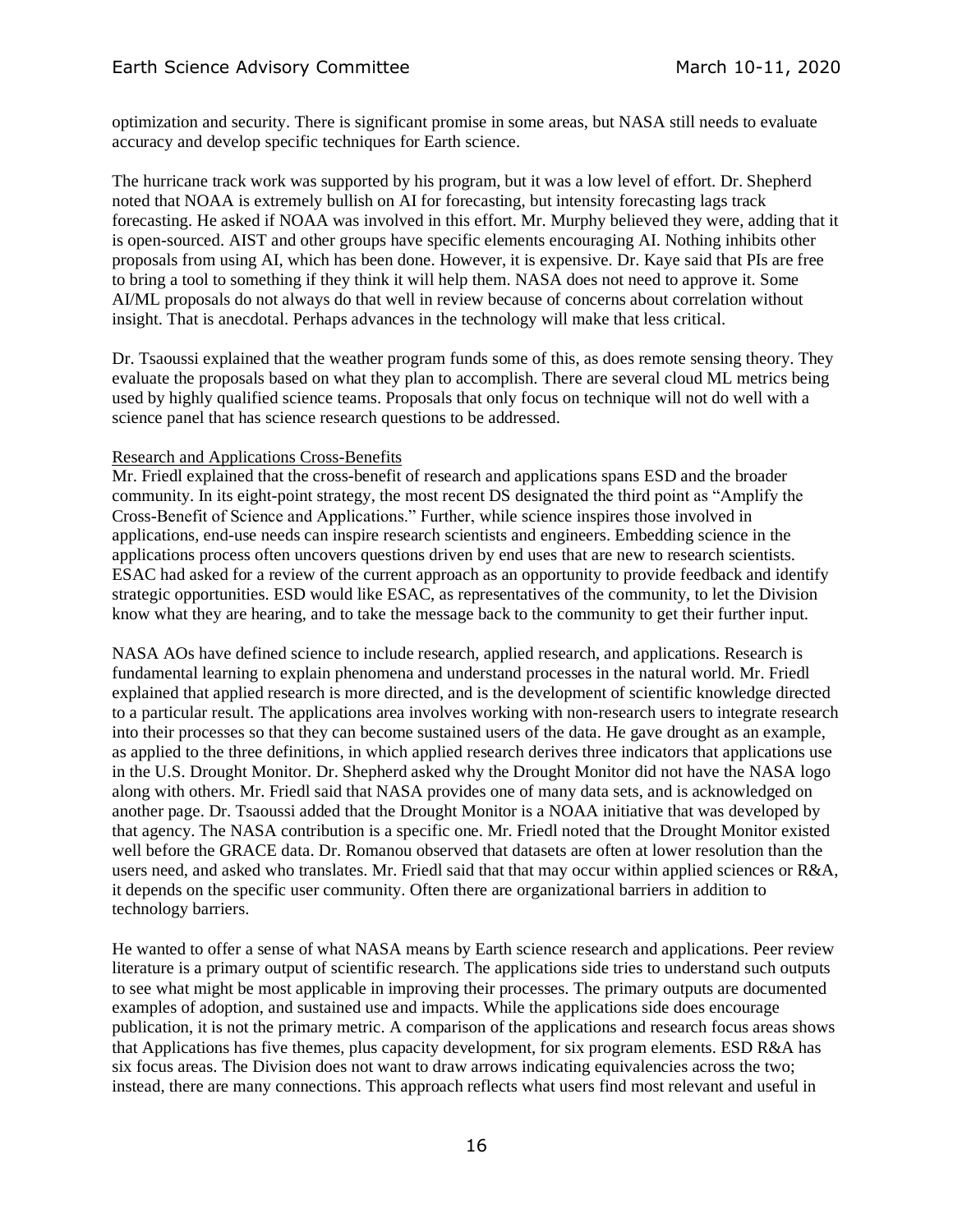applications. ESD wants the applications side to be aware of the work coming from the research side, and the research side to be aware of applications user questions.

There is a lot of give and take between the two sides. An example comes from satellite mapping of evapotranspiration (ET). Many models were developed over time through research. As the models matured, they were adopted and integrated into decision-making. Discrepancies among ET estimates led to funding of a comparison effort that is still ongoing. Mr. Friedl listed some of the activities Applications has been doing within ESD, link applications and research. A highlight is the High Mountain Asia effort with the Chinese Academy of Sciences, which has been approved. Similarly, HAOAST is a mechanism that has researchers meet with state and local officials who can use the data. Once projects are identified, there is a separate pot of money to fund these efforts. The approach to further amplify the cross benefit starts with the data collection efforts and the products that go out to the community. There is also the question of how ESD considers the applications when developing missions. That line of thinking has been formally introduced via the DO Program, so that ESD now considers applications from the beginning in order to grow the applications uses and ensure the science is useful to society.

The ESAC meeting was to have examples from Air Quality, Disasters, and Conservation and Biodiversity. Mr. Friedl would like an initial discussion, with the goal of feedback. Dr. Kaye added that Mr. Friedl has presented assessments on both sides. A lot of the interactions with NOAA have data on the research side, sometimes enabling activities as well. It is important to understand that there are many areas where the boundary may be fuzzy. ESD has tried to make sure there is no "valley of death" by recognizing that some things sit firmly on both sides. In AIST, there are many technologies emerging that will make information more readily available. It is important to understand that ESD does not see firm walls around these areas.

Dr. Joughin said that NASA seems to have done a great job of bringing applications in through the Satellite Needs Working Group (SNWG). Dr. Herring asked about how the feedback mechanism operates across the program, citing the Drought Monitor. Mr. Friedl explained that the analyst using it has a chance to use a wide variety of sources. It could be that there needs to be better communication of the examples, which have not all been documented. Dr. Kaye said it can be challenging to get specific feedback, especially where things are "less well." Information comes back stated as a need for something to be done better. Specific items are more actionable. Mr. Friedl said that when the research and applications communities work together, they can get to the deeper levels. Dr. Joughin said that applications should be integrated into the science teams. It is tight-knit in NISAR.

Dr. Tucker observed that the DS recommended doing what ESD had already started to do. This is something to be proud of, and it has become important and valuable. There has long been an attitude in parts of ESD that they just do science and not applications. She sees the work Mr. Friedl has done in applications. Science is done for discovery and to better life. She asked where that is headed in ESD and NOAA. Dr. Kaye thought that everyone sees this differently. He does not think it is good to have a dichotomy between basic and usefulness. There may be a need to do fundamental work, but that is because science recognizes that there are fundamental uncertainties. ESD does not do a lot of purely curiosity-driven science. Rather, there is the expectation that new knowledge will inform, and maybe turn into, products and services. Mr. Friedl said that R&A has been in the research/applied research space, and applications has been trying to help users get and use data.

Dr. Lucy Hutyra said that this is an incredibly important direction. For HAQAST, the structure has been quite effective in bringing people together to define the science. The tiger team efforts have brought out novel, useful work, and she would like to see that expand. However, she sees some challenges with the teams. The members are not selected to do specific work but are instead selected for the team. She has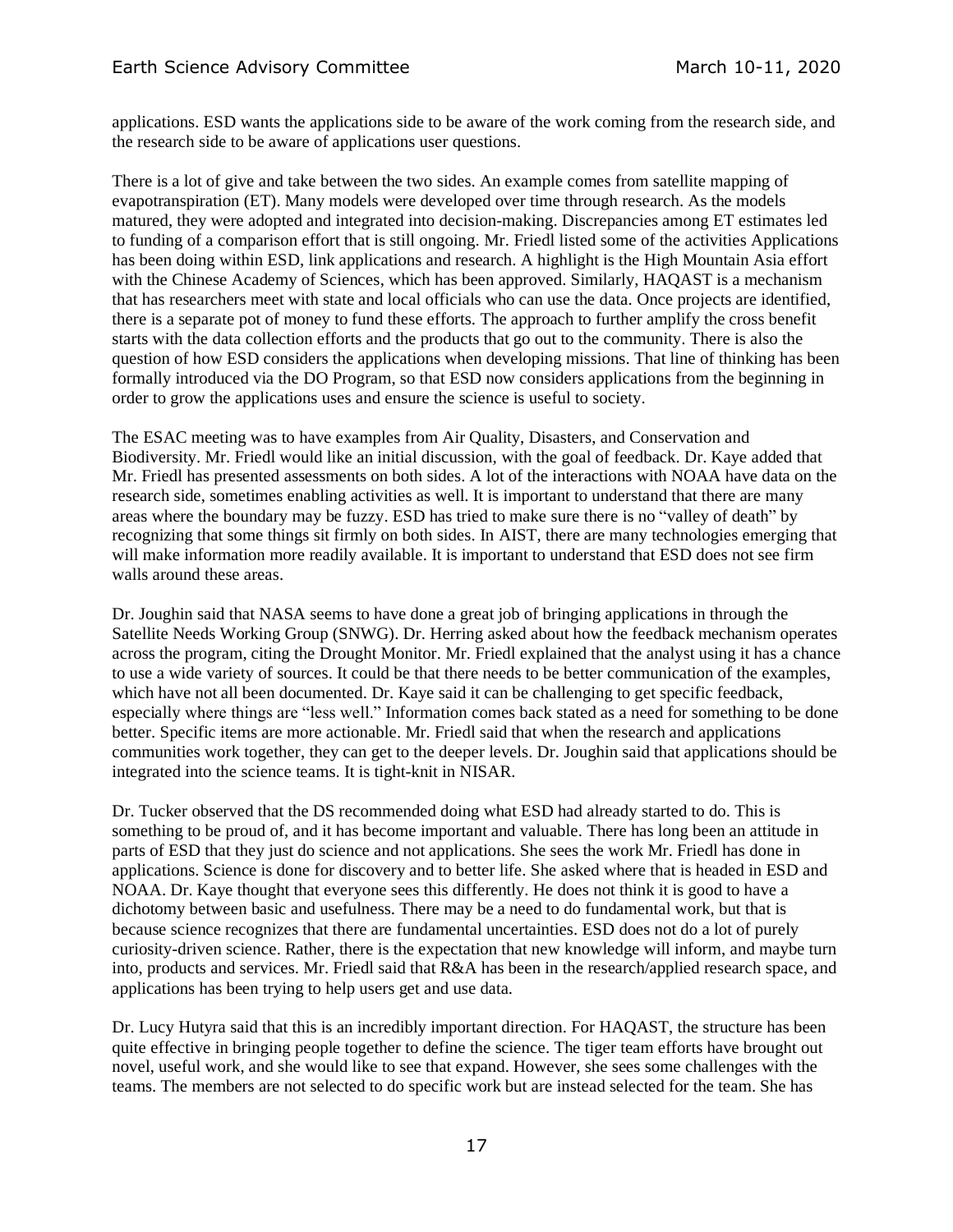heard some grumbling in the community about that. Mr. Friedl said that ESD is making adjustments on the second HAQAST. He would like to hear what she is hearing, as well.

Dr. Romanou said that there is a group working on applications, using satellite data and NASA models. There is the issue of downscaling. Stakeholders have needs that NASA might not be addressing with satellite data or modeling. The groups need high-resolution data and do not have the capability to downscale. There is a prototype on climate projections, and it needs more variables. Dr. Kaye said that NASA has not been involved in downscaling. The NASA Earth Exchange (NEX) was initially oriented to providing satellite data to those who could not otherwise access it. NEX has been refocusing itself as a place for the research community to access the new generation of geostationary data. As NASA goes to higher resolution models, the Agency should look at the need for decrease. A separate set of DS recommendations addresses this, ESD has a group on it, and the Agency has been interacting with NOAA to figure it out. Mr. Friedl said that another goal is to expand beyond government agencies to the private sector, NGOs, states, nonprofits, indigenous, and many other groups that are ripe for opportunities.

The effort has international partnerships and is seeking more. There is a stronger focus on Federal agencies due to having established relationships with them, but it does not stop with them. For example, SERVIR, a partnership with the U.S. Agency for International Development (USAID), looks at use of satellite data. ESD has partnerships with NGOs such as CI and Mercy Corps. The Division is also doing more with the World Bank, which has a geospatial team. Other efforts seek to understand the mechanisms that philanthropies and foundations use. ESD should be able to give a status report in about 6 months. Ms. Cauffman added that Earth science data involve a world enterprise in which different entities all help each other view the Earth as a system. NASA will continue to look for collaboration opportunities. Mr. Friedl said they are also trying to get more into the private sector, though industry might not be open about their use, unlike government users. Getting private sector examples will present some interesting challenges.

## Cross-Benefits - Air Quality

Mr. John Haynes said that ESD's Air Quality Research and Applications program has two major efforts: the Health and Air Quality Applications Program (Applied Sciences), and Tropospheric Composition (R&A). ESD has almost 30 active grants in this portfolio, which looks at how Earth observations can promote implementation of air quality standards, policies, and regulations. Partners come from various types of organizations. HAQAST is the crown jewel, connecting NASA data and tools with health and air quality stakeholders. It operates via tiger teams, with lots of cross-pollination with the community and other projects, and a great deal of leveraging with R&A as well. The tiger teams run for 4 years at a time, and ESD is now on the second iteration. HAQAST operates out of four quadrants: direct collaboration, support for advanced users, support for novice users, and broad dissemination. There are remote attendance options for meetings.

Mr. Haynes described the dissemination strategy, which has led to 217 papers published in journals by HAQAST team members. Examples of their work include the Wyoming Exceptional Event Demonstration. In order to avoid Environmental Protection Agency (EPA) penalties, the state of Wyoming sought to determine the cause of a large ozone occurrence. HAQAST was able to show that it came from the jet stream, and EPA gave the state a waiver, the first based on remote sensing data. A graph of Washington, DC, data shows how air quality has improved since 2005, with stricter environmental regulations resulting in a 50 percent decrease in nitrogen dioxide. EPA needs to be able to show that their efforts are succeeding despite increasing populations. The U.S. Forest Service (USFS) has developed smoke forecasters linked to air quality, which the public can see online to get the outlook for their areas. HAQAST is currently being recompeted through ROSES. ESAC should expect a team of similar size, to start in October.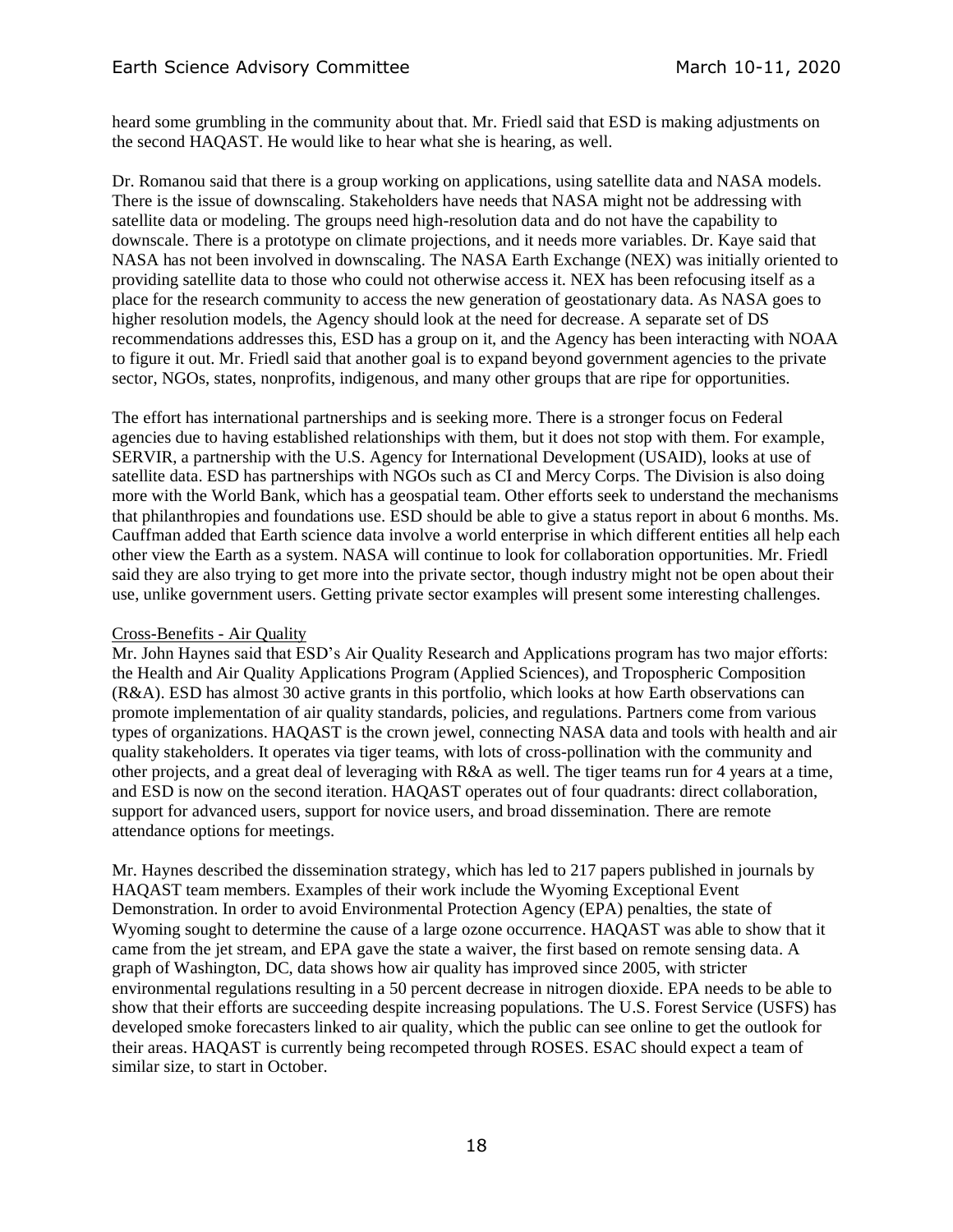# Earth Science Advisory Committee March 10-11, 2020

Dr. Barry Lefer showed a depiction of the integrated observing system for air quality. The satellites cannot do this by themselves; there is a need for computer models, air quality monitors, field campaigns, and more. A campaign over the Gulf of Mexico took measurements that provided information on the impact of the oil and gas activities off the shore. Fire Influence on Regional to Global Environments and Air Quality (FIREX-AQ) is a joint venture between NOAA and NASA, using satellites to find fires. Models do not know the intensity of the fires or how high the smoke goes. Smoldering fires have a different chemistry than flaming fires, which is another factor. Dr. Lefer showed the coordinated FIREX-AQ activities in 2019, which also brought in NSF. There were two phases: western wildfires, and smaller and agricultural fires.

Next is the ROSES call, proposing data analysis from field campaigns. The Tracking Aerosol Convection Interactions Experiment (TRACER) Air Quality and Health (AQH) will coordinate with the Department of Energy (DOE) TRACER work in Houston. The Airborne and Satellite Investigation of Asian Air Quality and Health (ASIA-AQH) is planned for 2024, to take place in several Asian megacities. Mr. Haynes said that TEMPO and MAIA are coming up, to launch in 2022. The DO closest to this is ACCP, which is engaging on the applied science side.

Dr. Shepherd noted the number of publications from the science team. He asked what the metrics for success are in applied science, and whether they should differ from R&A. Mr. Haynes said that his point was that doing applications does not necessarily reduce publishing, which matters to many scientists. He noted the stakeholders who come to these meetings and begin working with PIs to start solving problems. There are webinars among stakeholders, like the American Lung Association, which wants to be involved in air quality. Participants improve each others' metrics through collaboration.

#### Cross-Benefits - Disasters

Dr. Bawden explained that Dr. David Green is the NASA point person for natural disasters. Through NISAR, they have held nine workshops on applications. NASA's radar program typically responds to disasters, as in the example of the eruption of the Kilauea volcano in Hawaii. This is done to gain knowledge about the specific disaster, which helps to reduce risk and build resilience. The Disasters program has six focus areas covering a range of types of disasters. The data needs are the same as those of R&A for characterizing and understanding events, but how people use data can be different. Timelines differ between R&A and applied science. Understanding and addressing disasters are complementary. Both provide situational awareness and actionable science during events. Data help to better understand and characterize the events. Both applied science and R&A want to produce predictive models, but applied science uses more empirical models, while R&A is more concerned with the physics.

Dr. Bawden described cross-cutting disaster science outcomes. The real-time GNSS-Tsunami Early Warning (TEW) was a model created following the 2004 Sumatra earthquake. Over the last 5 to 6 years, NASA has worked with NOAA, the UN, and others to provide tsunami early warnings. This is now part of NOAA and provides science data that can save lives. Another example is Advanced Rapid Imaging and Analysis (ARIA). ESTO has invested in this project, which is fundamental research on tectonic processes. Last year, it showed ground movement, which was not actionable. However, some of this information can be used in damage response and mitigation. In addition, it is now possible to see tsunamis earlier in the ionosphere, and even observe the front moving across the ocean. The user community needs simple products, and the challenge now is moving them to a higher level while making the products more accessible.

## Cross-Benefits - Conservation

Dr. Keith Gaddis explained that Biological Diversity and Ecological Forecasting is run as cohesive program in ESD, integrating R&A and applied science. The Program advances use of NASA observations to understand biological diversity through 36 active projects. Remote sensing is used to map numerous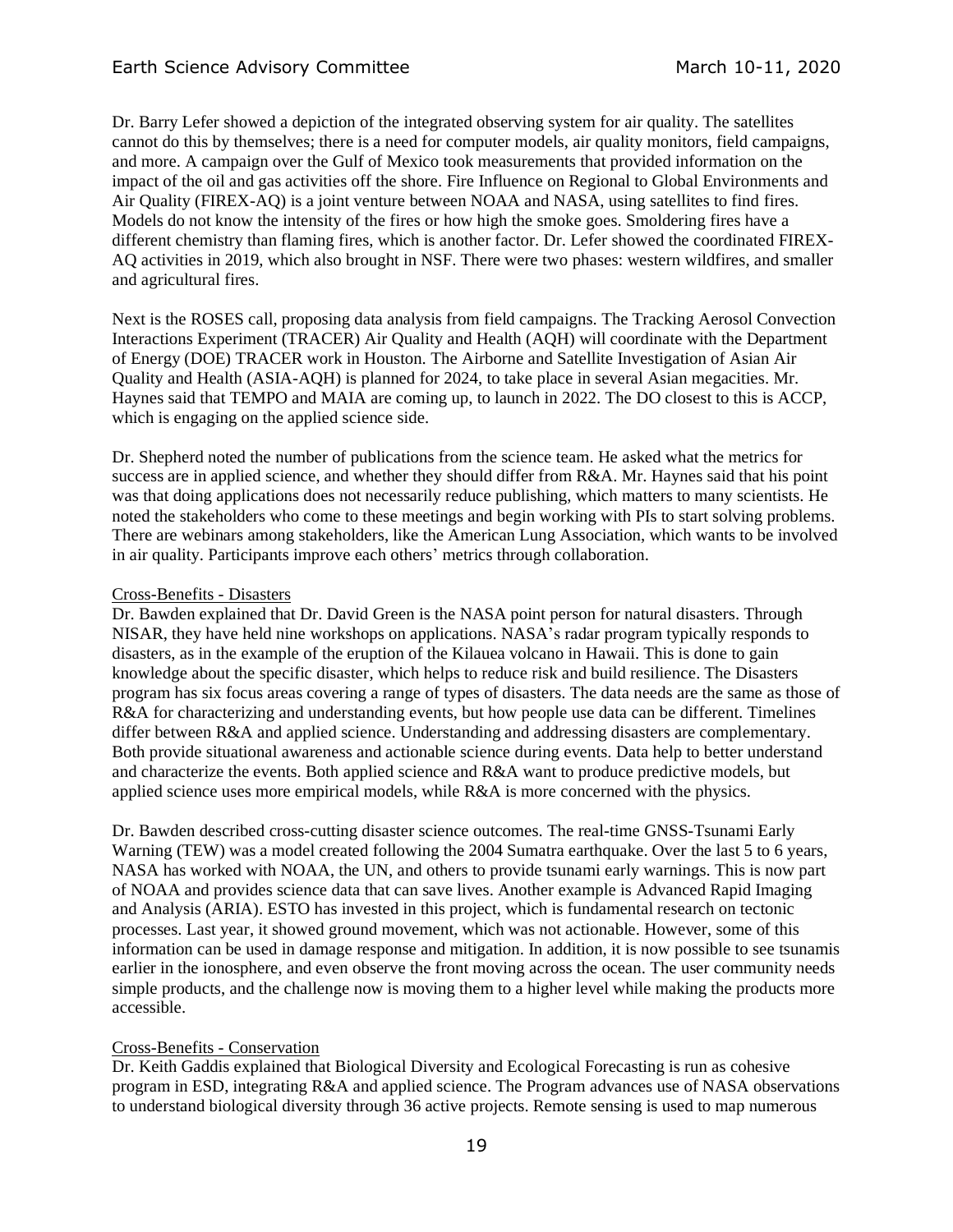taxonomic groups. Ecological forecasting, with 29 active projects, seeks to put that into the hands of decision-makers, and has end users on the teams. Examples of projects include documentation of landcover change in national parks. A migratory trajectory uses millions of user observations to create stopovers for migratory species. A project using Landsat tracked penguin guano, which is pink, and discovered many penguin colonies that were previously unknown. This has also been used for other birds in the southern hemisphere. The results have been used to change protected status areas. Management as joint programs enables a seamless transition from research to applications, as well as joint solicitations. Team meetings of PIs help to build a community that learns from each other. The Program provides training to show people how to accomplish these projects and use these tool sets.

An example is a partnership between NASA and CI, which will amplify ESD's work and community findings on biodiversity to stakeholders. CI will tell NASA what the user needs are, while also providing a planetary perspective. This international organization helps legitimize NASA's work in this area. For example, the Gaborone Declaration for Sustainability in Africa (GDSA) needs data, which NASA can provide. At the same time, CI knows how they use the data. This ties the benefit back to research, in that there are world experts involved from the CI side who help NASA improve its ability to map ecosystem changes. This helps move the end use forward while improving NASA's work and offering opportunities to increase the impact. The effort demonstrates the benefit of the Program's science work through innovation while validating the applications work. It pushes cross-disciplinary initiatives to achieve the objectives of users. This area had 150 publications in the last year, and while they measure success according to uptake by end users, the rate of publication is equal for applied science and research. In answer to a question, Dr. Gaddis added that they work in countries with their local scientists and agencies.

#### Discussion

Dr. Mouw asked about the strategic plan for communication. Mr. Friedl explained that there is a communications manager for R&A, and another for applications. The positions are writing-oriented, and try to show breadth across both research and applications. Ms. Cauffman added that in 2019, they published a story on how this work affected every state in the country. ESD is trying to build on that and wants to add more stories. Dr. Mouw observed that this puts the onus on NASA to produce stories. She wondered if they might be built into the awards. Mr. Friedl said that one goal is to re-release the applied science website, which will encourage user contributions. There is an effort to pull out the pathways that allow the applications. They also want to highlight the research questions and how research led to an application, and what the new research directions might be based on user needs. Ms. Cauffman noted that ESD is working with Google on this. Mr. Friedl further explained that each element within ESD has communications efforts, and each center has its own communications apparatus. Ms. Cauffman explained that the people within the Division are helping to develop content. Dissemination is an issue; they need outreach to the communities at large.

Dr. Kaye added that there are lots of opportunities, so that ESD becomes a great nucleating force and people want to come in with them. There are areas of struggle, of course. Some of the results need to arrive in a more reasonable and consistent way so ESD can see what is there and distinguish whether they are learning about the Earth or about techniques for learning. The latter may be interesting to a technical audience but not others. There is a need to determine which stories ESD tells. When they work with another agency, whose story is it? The various agencies tend to highlight what they themselves do. Often, the scientists are working together and have no problem with sharing, but feeding information up the chain makes them work harder. Mr. Friedl asked if Dr. Mouw was hearing from the community that the applications area is not doing enough or should do something differently. She replied it was more that she confronts issues of training PIs to understand where their impact will be. There is so much emphasis on research, so maybe there needs to be reconsideration of how information is shared and encouraged.

#### Findings and Recommendations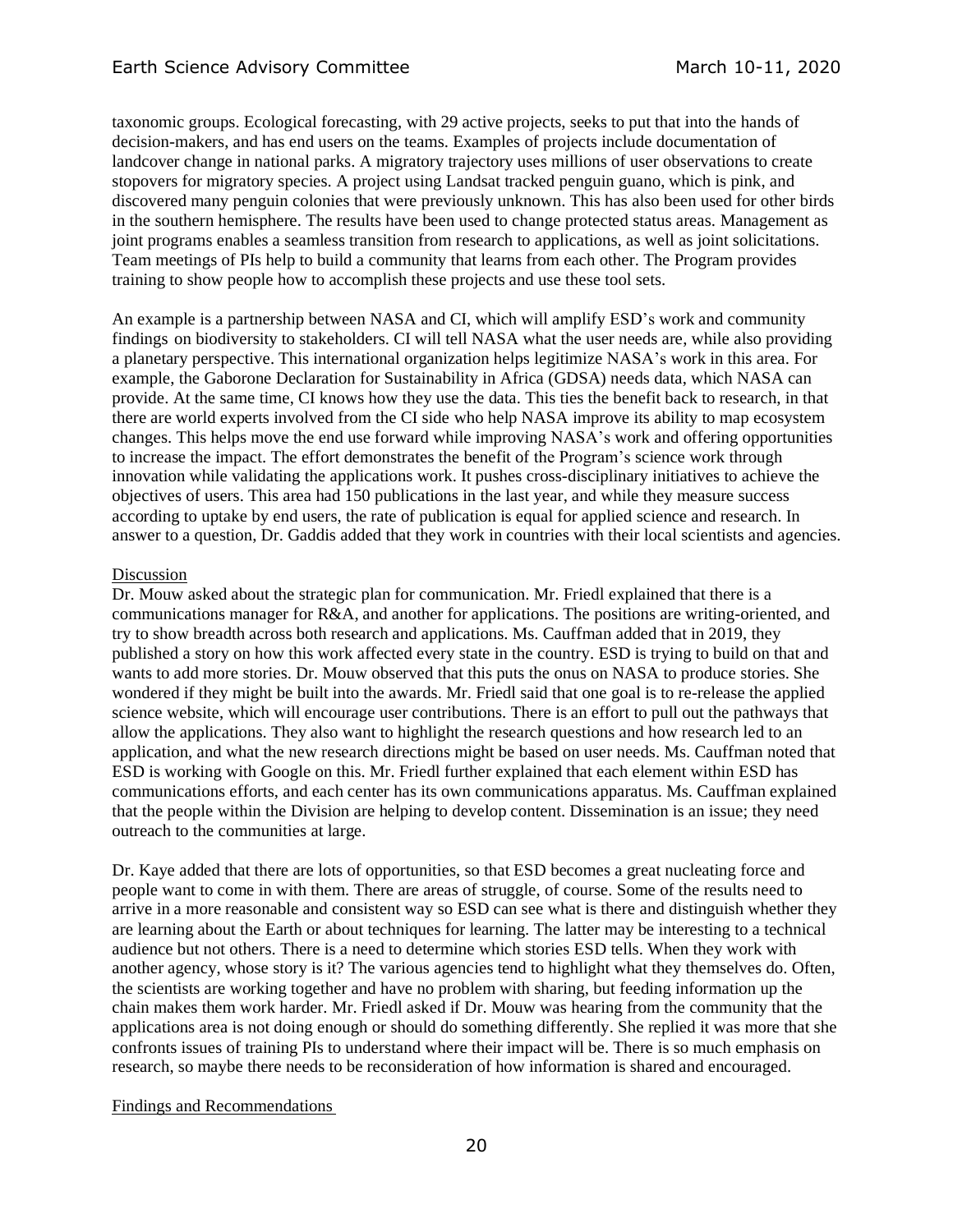Dr. Shepherd said that he had captured a few things that could end up in the realm of recommendations or findings. First, a real concern is not losing the radiation budget measurement. He wondered if ESAC had a statement to make there. Second, there was the discussion of open data and data buys. Mr. Turner explained that ESD works with international partners and needs to retain the open data policy in NASA agreements with them. Next was GeoCarb and external challenges to NASA training. He wondered if there might be a need for training sessions to be online, or if there should be other support so that project management training is available. Ms. Cauffman said that SMD is having sessions to train new PIs, give them a picture of what they need to know and do, and help them understand what it means to be responsible for the entire effort. Dr. Shepherd said it sounded like SMD is on top of that. Dr. Tsaoussi reminded ESAC that they advise ESD, and their recommendations should be things that are actionable for ESD, not another NASA entity. However, they could make a statement about ESD furthering SMD efforts or something like that.

Dr. Shepherd mentioned the downscaling discussion in Mr. Friedl's presentation. Dr. Tsaoussi said that downscaling as part of a modeling effort is not directed to applied science. There is an effort to respond to the DS recommendations for modeling, and this could be strengthened through that. Not all downscaling is going to work. Dr. Herring said that he saw issues with the EV classes of missions, specifically EVM, which seems to call for very good PI training, as opposed to EVI. It would help to make the distinction between them. The EVC finding could support that. Dr. Joughin said there should be some criteria to evaluate who is doing what to ensure the PI is supported well. Ms. Cauffman explained that PIs need to pick a project management team that works with and supports them. That was not the case with GeoCarb, which made it tricky. Dr. Tucker said that she works at Ball Aerospace, which has projects throughout NASA. She thinks it is great that NASA is doing the training, but it would be good to identify the challenges and the specific training that are needed. Ms. Cauffman said that that is happening with EV. Dr. Joughin observed that it is hard to get a proposal through without a good team.

Dr. Herring mentioned the radiation budget. Ms. Cauffman said that ESD has a mission in that field, and some time. It was selected 2 weeks ago and will launch in 2027 on JPSS-3, in cooperation with NOAA. Dr. Dessler was concerned about what might happen if Libera goes over budget. Ms. Cauffman said the Agency will fund it all the way to the cap stated in the AO; the proposal was less than that. There is a significant margin for funding to the AO cap. JPSS-3 will be completed in 2024, then go into storage. The instrument will struggle to get there on time, but NASA puts things in storage all the time. The Agency tests after taking something out of storage.

Dr. Hutyra had sent two thoughts to Dr. Shepherd, which he read. First, she observed that they heard repeatedly the importance of coordinating with other agencies, especially NOAA, in a number of areas. Second, regarding applied science, the successes they heard about were astounding. These demonstrate good coordination of basic and applied research. Dr. Shepherd added that, regarding applied science, it is important to have a clear metrics as basic and applied research come closer together. Dr. Joughin suggested folding in the SNWG, which has brought in a lot of agencies. Dr. Tucker asked Mr. Friedl if he wanted ESAC to produce a certain volume of recommendations. He replied that that was a suggestion. Dr. Shepherd thought a future charge to ESAC might be to develop a more comprehensive assessment of Mr. Friedl's area.

Regarding the DO, Dr. Joughin thought it looked good and was comprehensive. Dr. Tsaoussi said that the primary charge to ESAC for this meeting was to assess the DO. That should flow through the letter, with findings and recommendations for each of those. She thought ESAC might want to list the importance of the missions of record. Dr. Joughin said it might be good to recommend that NASA seek as open a data policy as possible. Ms. Cauffman said the restrictions were on the data buy, a whole different area. It is a requirement everywhere else. The Italians have some missions they are trying to commercialize; NASA does not have an agreement with them. There was also an issue with JAXA, which is now opening up the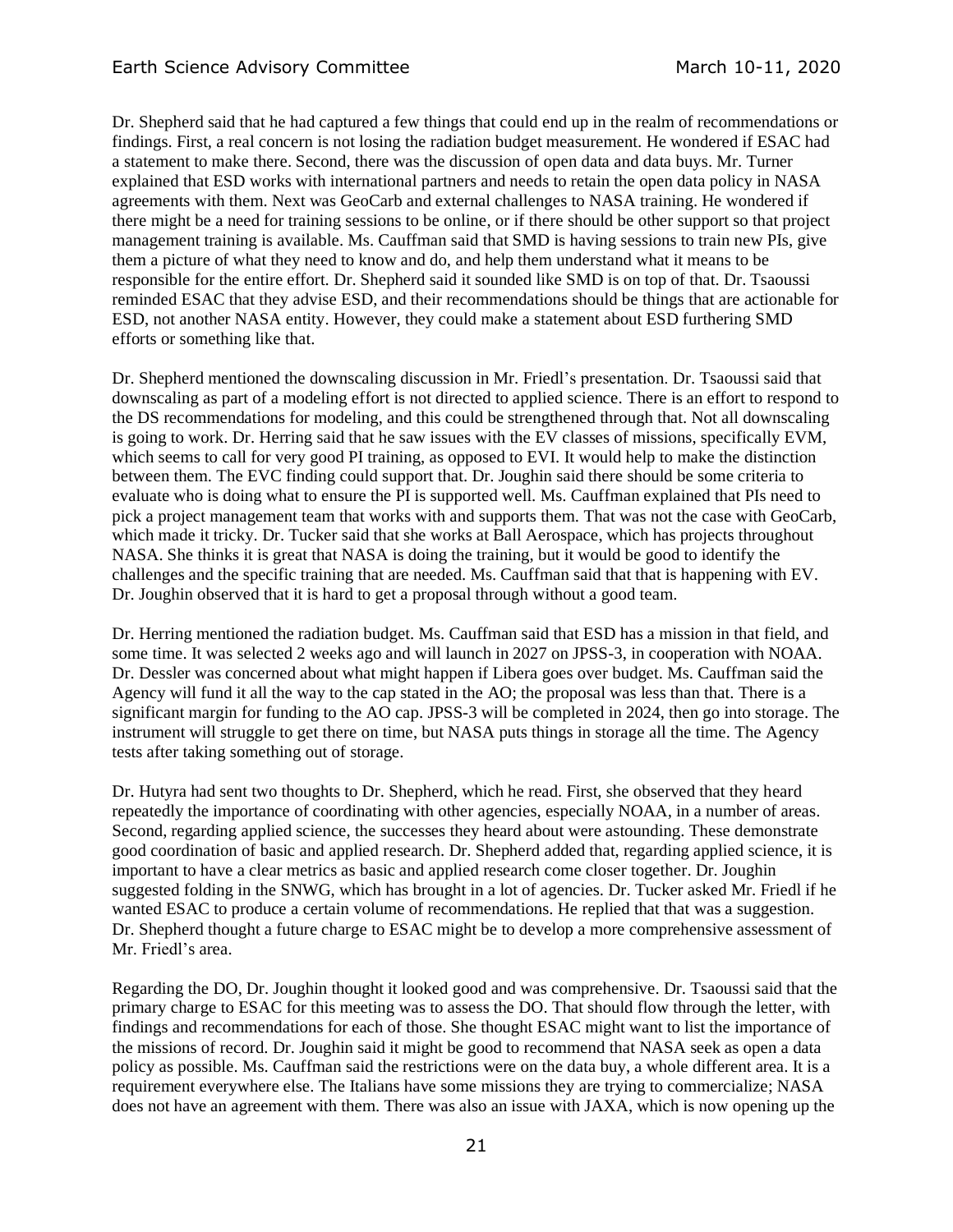data. NASA's open data policy was the sticking point that prevented the Agency from securing an agreement with the Argentinians. NASA is working with ESA and other agencies on a global constellation. Dr. Joughin said that that might be a reason to commend ESD.

Dr. Tucker noted that the DOs seem to be in similar stages, but the presentations took different approaches. She would like something clearer about the differences. Dr. Tsaoussi replied that the science states and the observing systems are different, but they are using the same brief. Dr. Tucker said they came across differently. Dr. Joughin suggested having a chart at the beginning of each DO presentation to show where they are on the same timeline. Dr. Tucker liked that idea.

# Closing Remarks

Dr. Tsaoussi said that there was a lot of material to digest. Dr. Herring quickly reviewed the above discussion, noting the following topics: DS progress, program of record, DOs, recommendation on open data policy on data buys, global constellation coordination with ESA and others, the Explorer line is on hold due to budget, the EVC and radiation budget is critical and should be monitored in case JPSS-2 fails, bringing in new PIs to EV is great and yet project management needs to be done well, recommendations on coordination, SNWG is useful, and applied science has had great success and the line is blurring between it and research. He would send the summary to ESAC members for editing.

Adjourn

The meeting adjourned at 3:01 pm.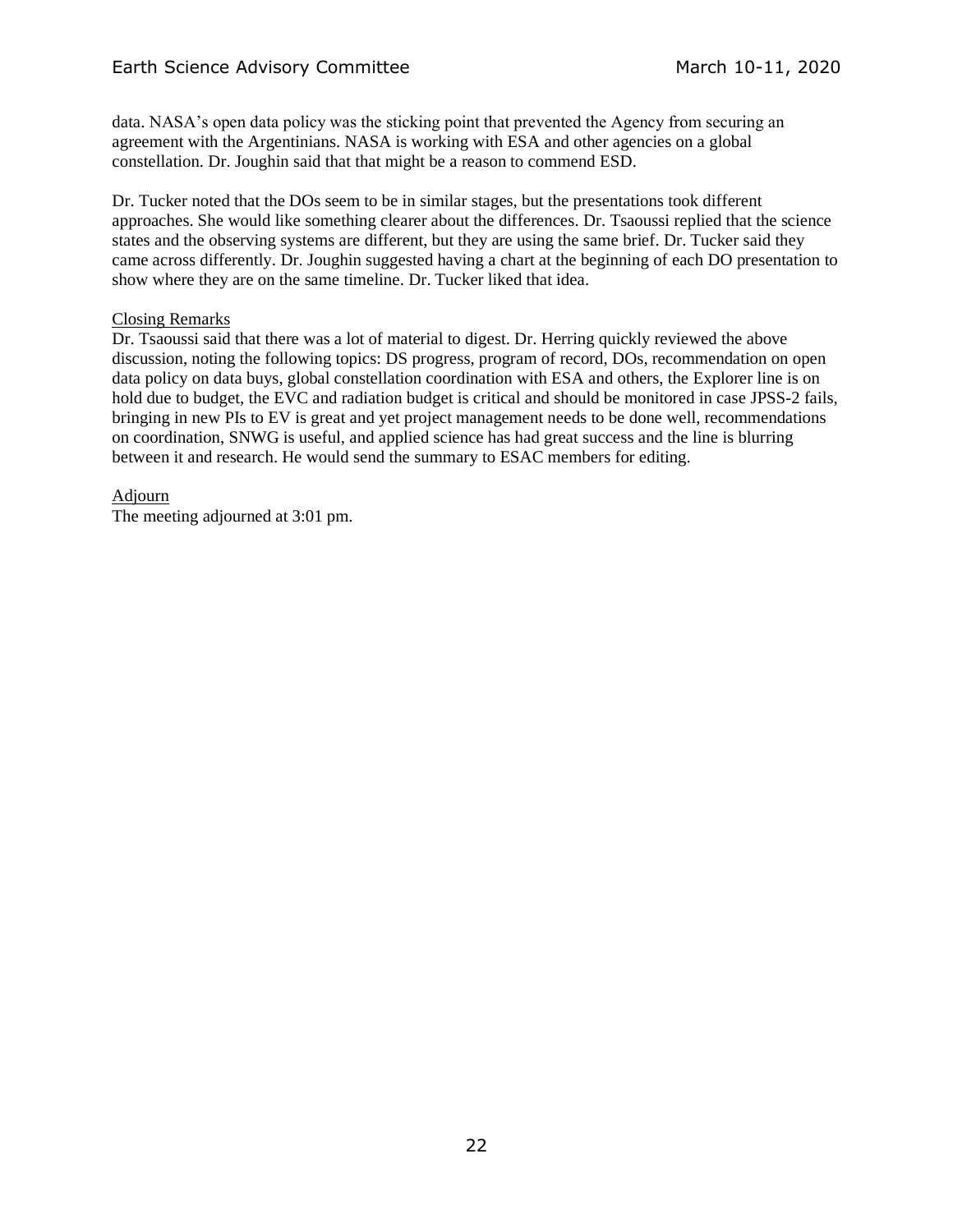# Appendix A

# Participants

Committee Members **James Marshall Shepherd, ESAC Chair, University of Georgia\*** Andrew Dessler, Texas A&M\* Nancy Glenn, Boise State University\* Thomas Herring, Massachusetts Institute of Technology Lucy Hutyra, Boston University\* Ian Joughin, University of Washington Jasmeet Judge, University of Florida\* Colleen Mouw, University of Rhode Island Ying Fan Reinfelder, Rutgers University\* Anastasia Romanou, Columbia University Raymond Schmitt, Woods Hole Oceanographic Institute\* Sara Tucker, Ball Aerospace **Lucia Tsaoussi, Executive Secretary, NASA Headquarters**

\*via teleconference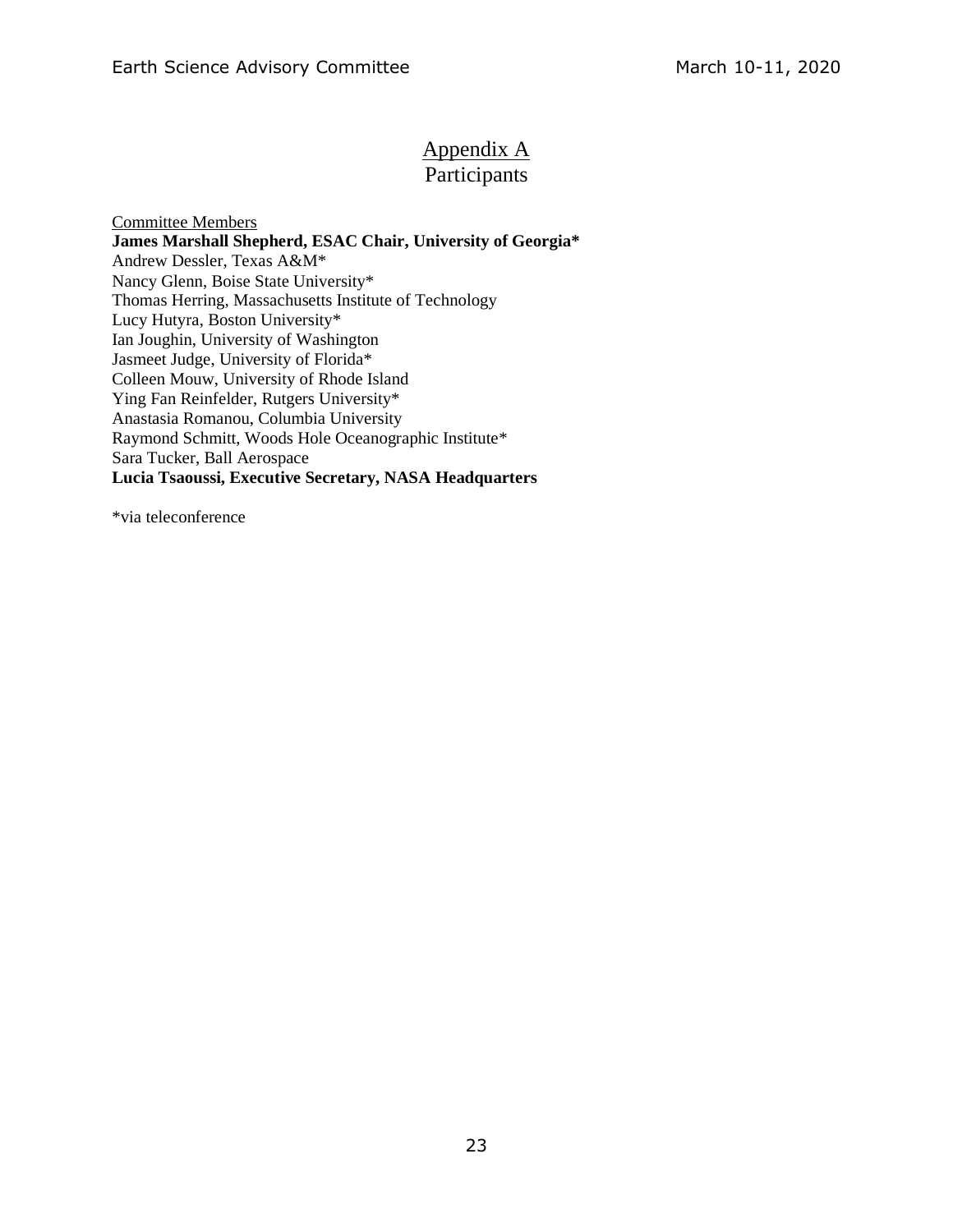# Appendix B ESAC Membership

# **James Marshall Shepherd, Chair**

Department of Geography University of Georgia

# **Lucia S. Tsaoussi, Executive Secretary**

Earth Science Division NASA

Roland Burgmann Department of Earth and Planetary Science University of California, Berkeley

Andrew Dessler Department of Atmospheric Sciences Texas A&M

Nancy Glenn Department of Geosciences Boise State University

Daven Henze Mechanical Engineering Department University of Colorado

Thomas Herring Department of Earth, Atmospheric, and Planetary Sciences Massachusetts Institute of Technology

Lucy Hutyra Department of Earth and Environment Boston University

Ian Joughin Polar Science Center, Applied Physics Lab University of Washington

Jasmeet Judge Department of Agricultural and Biological Engineering Center for Remote Sensing University of Florida

Colleen Mouw Graduate School of Oceanography University of Rhode Island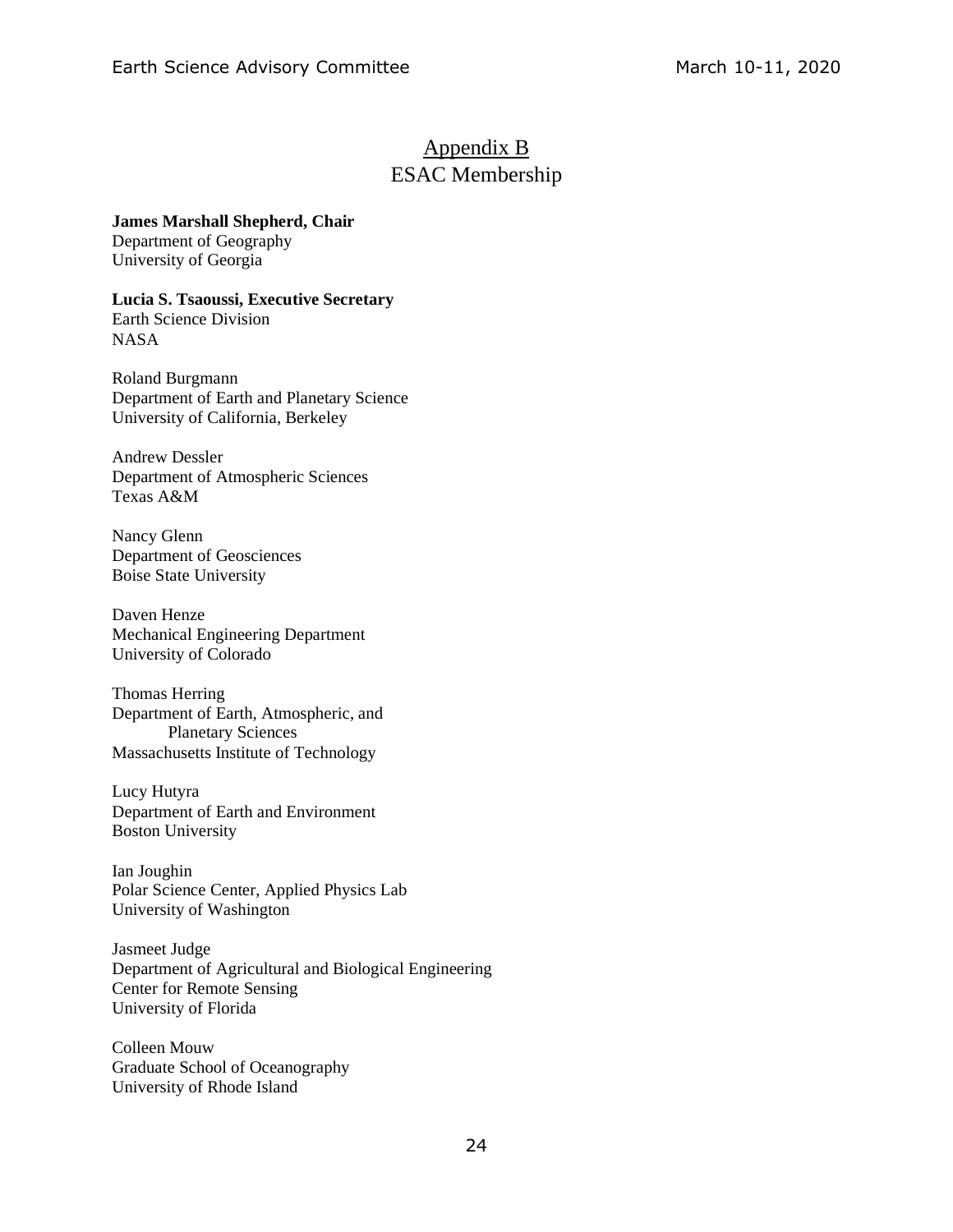Ying Fan Reinfelder Department of Earth and Planetary Sciences Rutgers University

Anastasia Romanou NASA Goddard Institute for Space Studies Columbia University

Raymond W. Schmitt Department of Physical Oceanography Woods Hole Oceanographic Institute

Sara Tucker Ball Aerospace & Technologies Corp.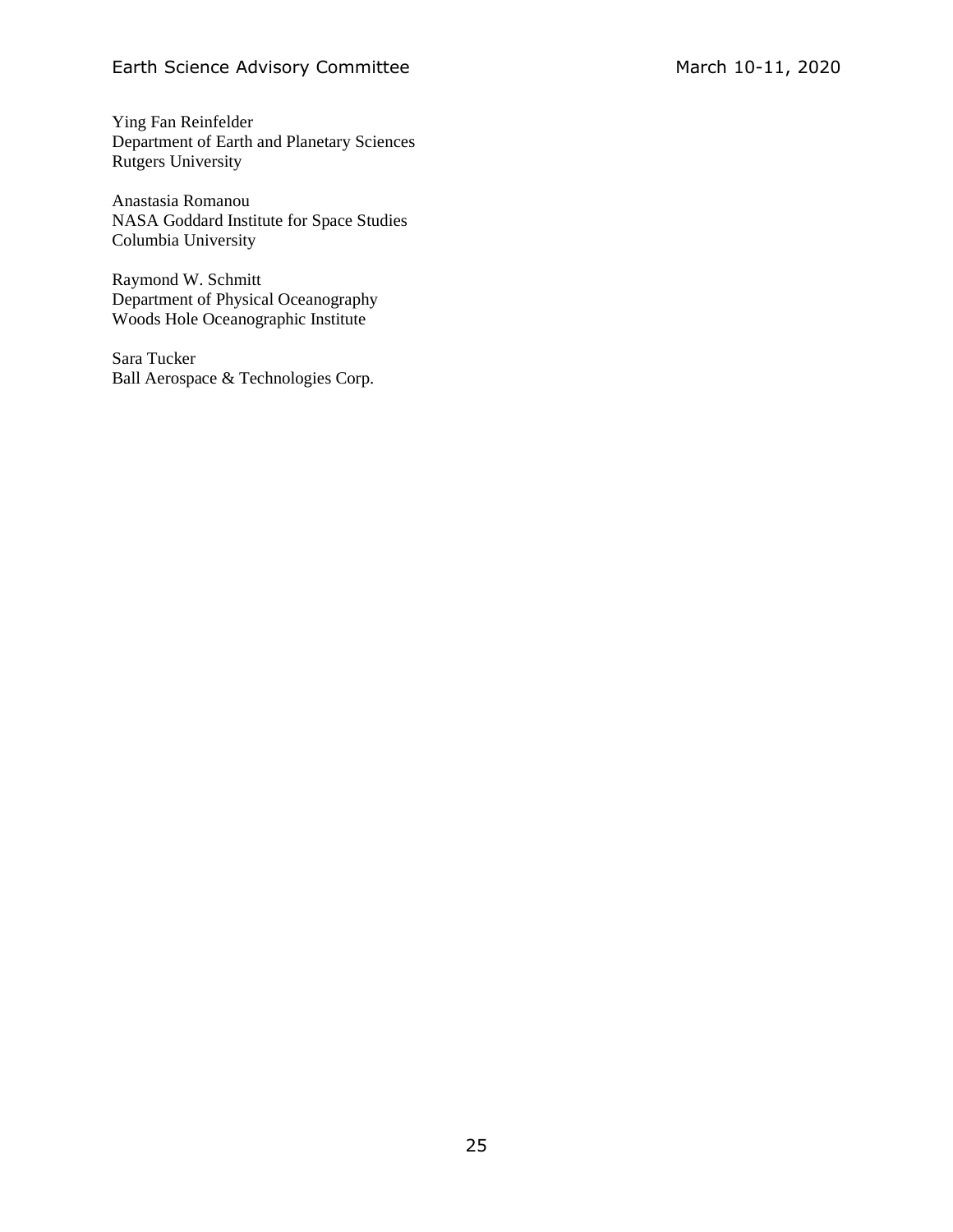# Appendix C Agenda

# NASA Earth Science Advisory Committee NASA Headquarters 300 E Street SW Washington, DC 20546 March 10-11, 2020 Agenda

Tuesday, 10-March-2020 Conference Room 6H41

| 8:30  | Call to Order, Opening remarks                      | L. Tsaoussi                   |
|-------|-----------------------------------------------------|-------------------------------|
| 8:40  | <b>SGE Ethics Training</b>                          | C. Borland                    |
| 9:40  | <b>Meeting Charge</b>                               | M. Shepherd                   |
| 9:50  | <b>Earth Science Division Update</b>                | S. Cauffman                   |
| 10:30 | Coffee Break                                        |                               |
| 10:45 | <b>Decadal Survey Implementation Strategy</b>       | S. Cauffman                   |
| 11:45 | Discussion                                          | <b>ESAC Members</b>           |
| 12:00 | Lunch                                               |                               |
| 1:00  | Designated Observable Studies<br>Aerosol and Cloud, | <b>ESD Program Scientists</b> |
|       | Convection, and Precipitation                       | B. Lefer                      |
|       | <b>Mass Change</b>                                  | L. Tsaoussi                   |
|       | <b>Surface Biology and Geology</b>                  | W. Turner                     |
|       | <b>Surface Deformation and Change</b>               | G. Bawden                     |
| 2:00  | <b>Earth Venture Missions</b>                       | C. Webb                       |
| 2:45  | Earth Venture Continuity 1                          | D. Considine                  |
| 3:00  | Coffee Break                                        |                               |
| 3:15  | <b>Decadal Survey Incubation Studies</b>            | R. Bauer                      |
| 3:45  | Discussion                                          | <b>ESAC Members</b>           |
| 5:00  | Adjourn                                             |                               |

Wednesday, 11-March-2020 Conference Room 5H41

| 8:30 | Opening remarks            | L. Tsaoussi/<br>M. Shepherd |
|------|----------------------------|-----------------------------|
| 8:35 | <b>Public Comment</b>      |                             |
| 8:45 | <b>Commercial Data Buy</b> | K. Murphy                   |
| 9:15 | Discussion                 | <b>ESAC</b> Members         |
|      |                            |                             |